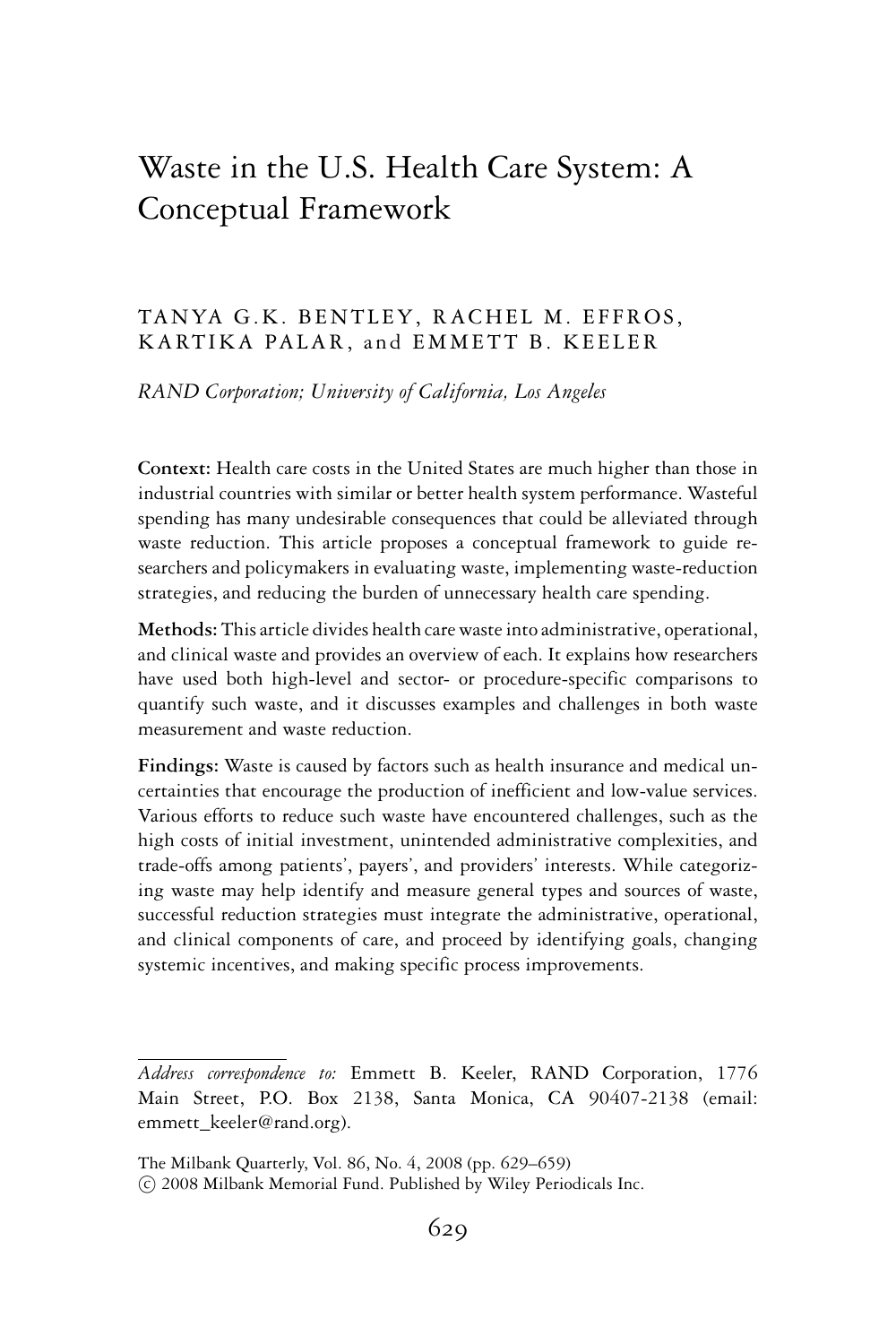**Conclusions:**Classifying, identifying, and measuring waste elucidate its causes, clarify systemic goals, and specify potential health care reforms that—by improving the market for health insurance and health care—will generate incentives for better efficiency and thus ultimately decrease waste in the U.S. health care system.

**Keywords:** Health care waste; health care inefficiency; quality of care; health care reform; administrative, operational, and clinical waste.

EALTH CARE COSTS IN THE UNITED STATES NOW ACCOUNT<br>for 16 percent of the country's gross domestic product, and<br>other maior industrialized countries (OECD 2008). Given that the U.S. for 16 percent of the country's gross domestic product, and per capita health care spending is approximately twice that of other major industrialized countries (OECD 2008). Given that the U.S. system's performance is no better than that of other countries, much of the money must be spent unnecessarily or wastefully (Commonwealth Fund 2008). Our immense spending makes health care and health insurance increasingly unaffordable, and furthermore, 45.7 million Americans have no health insurance (DeNavas-Walt et al. 2008). It also threatens the nation's ability to pay for new treatments and technologies, which often are expensive, and to make other discretionary expenditures. Current and looming health care–spending obligations prevent the federal government from achieving universal insurance coverage or other national goals outside the health care system while maintaining national fiscal health (Orszag and Ellis 2007a, 2007b).

Inefficiencies persist within the health care system because—in contrast to other economic sectors in which competition and other economic incentives act to reduce the level of waste—none of the health care system's players have strong incentives to economize. Although it is necessary for protection against the potentially catastrophic costs of treatment, generous health insurance coverage insulates patients from the true cost of medical care (Pauly 1969). Fee-for-service providers are paid for all services, whether or not they are necessary. Furthermore, because physicians advise patients on what care they need and also provide that care, they lack incentives to ration. Insurance and medical uncertainties muffle price competition and, in our litigious climate, promote overscreening and overtreatment. Health insurers, chastened by the backlash against managed care, act passively in reimbursing health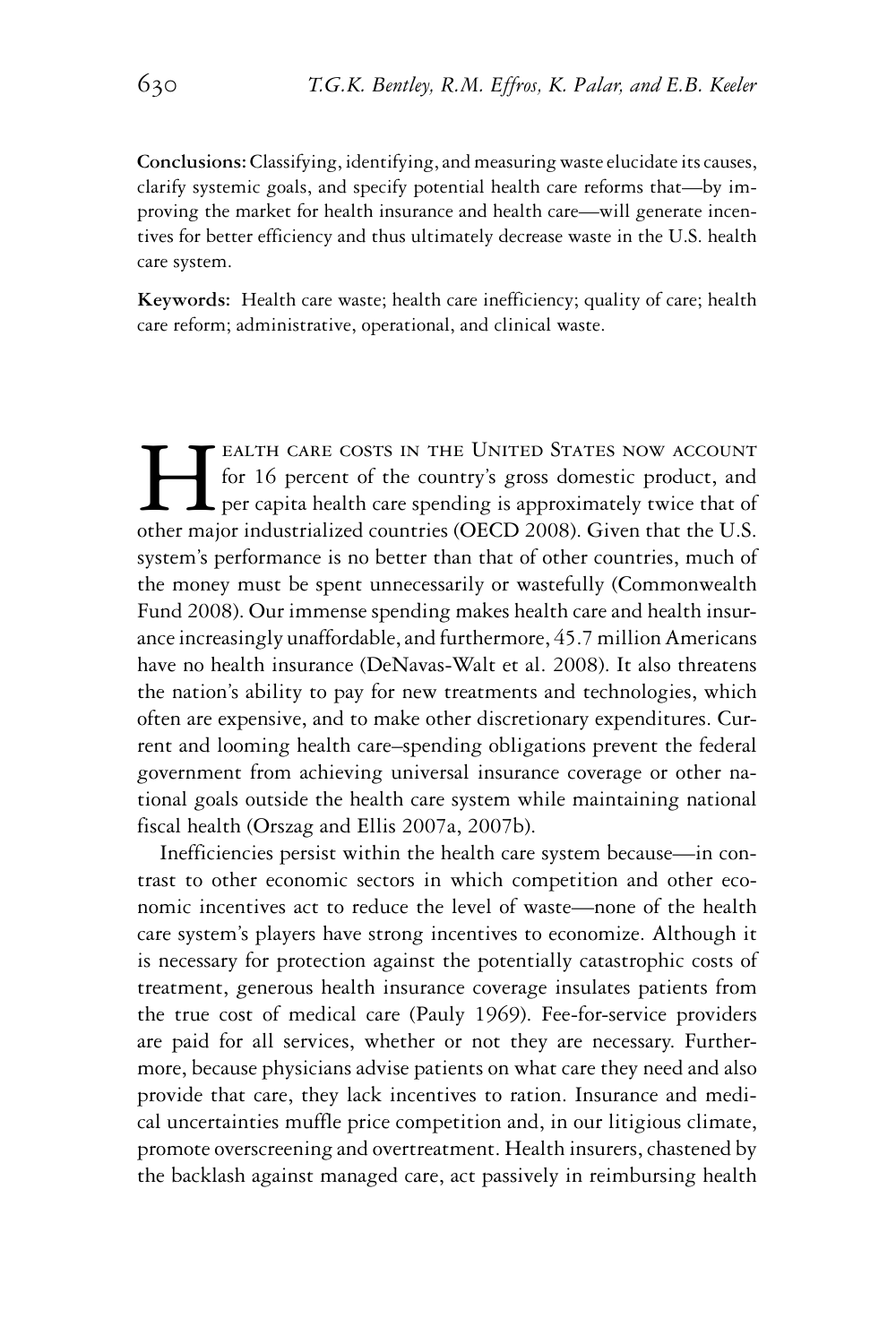care spending and, as expenditures increase, merely pass costs along to purchasers in the form of higher premiums. The impact of these higher premiums on the insured is limited, however, owing to Medicare and other public insurance entitlements, as well as the tax subsidization of employer-sponsored health insurance. Together, all these factors allow inefficiency to thrive in the U.S. health care system.

# Types of Waste

In order to help reduce waste in the U.S. health care system, we first must understand the sources of the problem. While many studies have examined different types of waste, there has been, to date, no comprehensive conceptual framework to guide researchers and policymakers in categorizing and developing specific strategies to address different types of waste. We propose such a framework in this article.

This framework builds on the traditional understanding of waste as a measure of inefficiency. Conceptually, economists distinguish between two types of inefficiencies: *productive inefficiencies*, which create waste in the form of excess costs in producing a given output, and *allocative inefficiencies*, which produce the wrong output. *Waste in production* is the difference between the cost of producing the item or service under the current system and the cost of producing it efficiently. *Waste in misallocated outputs* is the difference between the cost of the item or service and its actual value. While these types of inefficiencies differ in theory, they overlap significantly in reality. For example, additional imaging tests of low value to the patient could be considered a productive inefficiency, because the output (a diagnosis, in this case) could have been made with fewer tests and at lower cost. This case also represents an allocative inefficiency in that these imaging tests are of low value to the patient in question. Although waste might also be defined in terms of the morbidity and mortality resulting from substandard or no care, here we only consider financial waste.

Some of the great amount of spending in the United States is due to the high prices of medical goods and services, an issue that falls outside our conceptualization of waste. Insurance and market power are the main causes of overpayments for inputs but because economic resources are not being used up when the payer's loss is the producer's gain, economists consider them to be transfers and not waste. In any case, high U.S. prices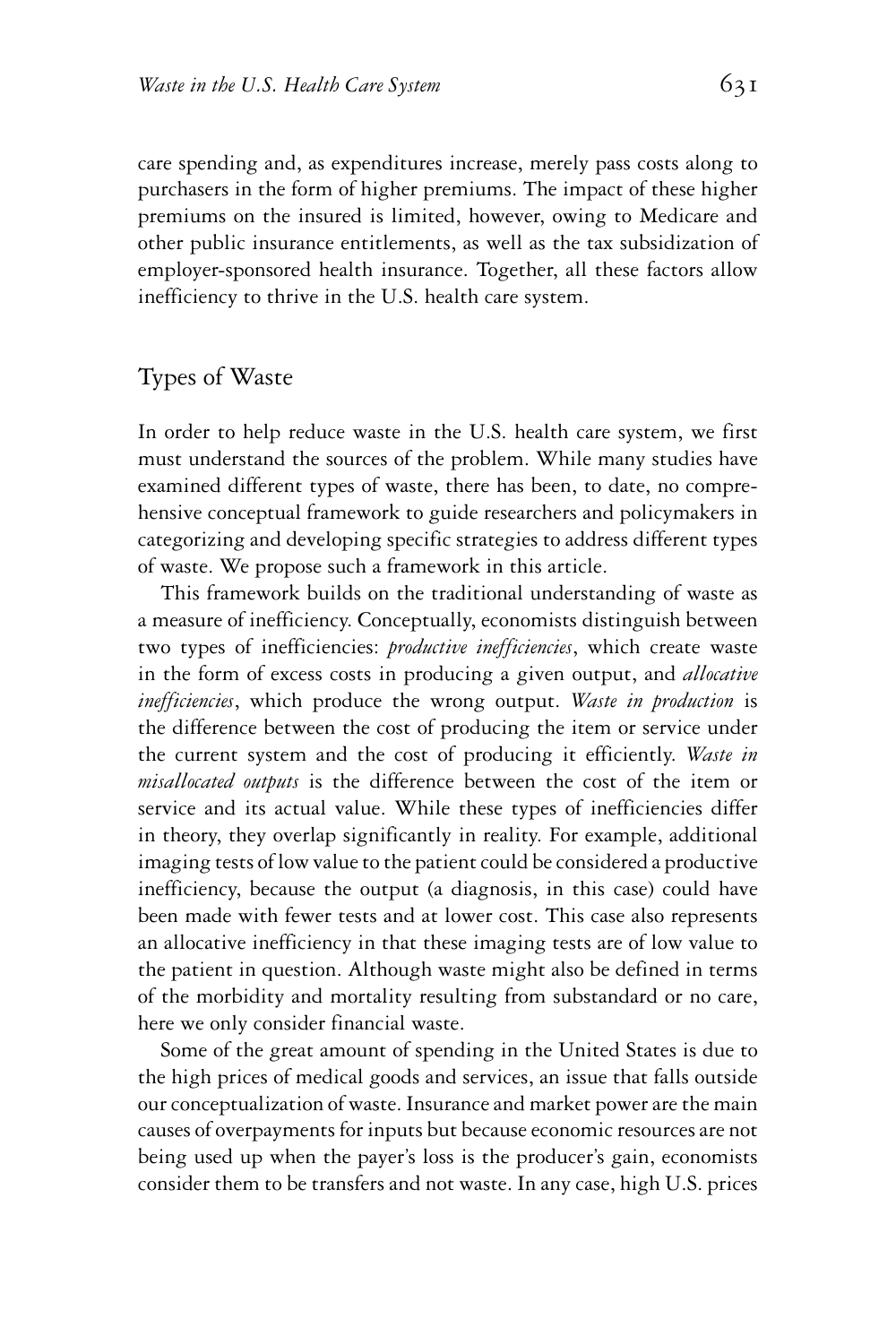

figure 1. Waste Schematic

add greatly to the costs of care; create incentives for the oversupply of overpriced personnel, procedures, or drugs; and have consequences similar to those of waste, such as making insurance or other desirable programs less affordable (Anderson et al. 2003). To be fair, these excess profits may benefit the health care system by providing incentives for companies to develop new technologies and for students or doctors to acquire useful medical or surgical training.

In our framework, we discuss three types of waste—*administrative*, *operational*, and *clinical*. Both administrative and operational waste are components of inefficient production, and clinical waste is a form of allocative waste. *Administrative waste* is the excess administrative overhead that stems primarily from the complexity of the U.S. insurance and provider payment systems, and *operational waste* refers to other aspects of inefficient production processes. *Clinical waste* is waste created by the production of low-value outputs. Figure 1 shows the three components of waste and their subcomponents.

# Road Map for the Remainder of This Article

In the following sections, we describe administrative, operational, and clinical waste and their subcomponents; review attempts to quantify waste in each area at both the higher and sector-specific levels; and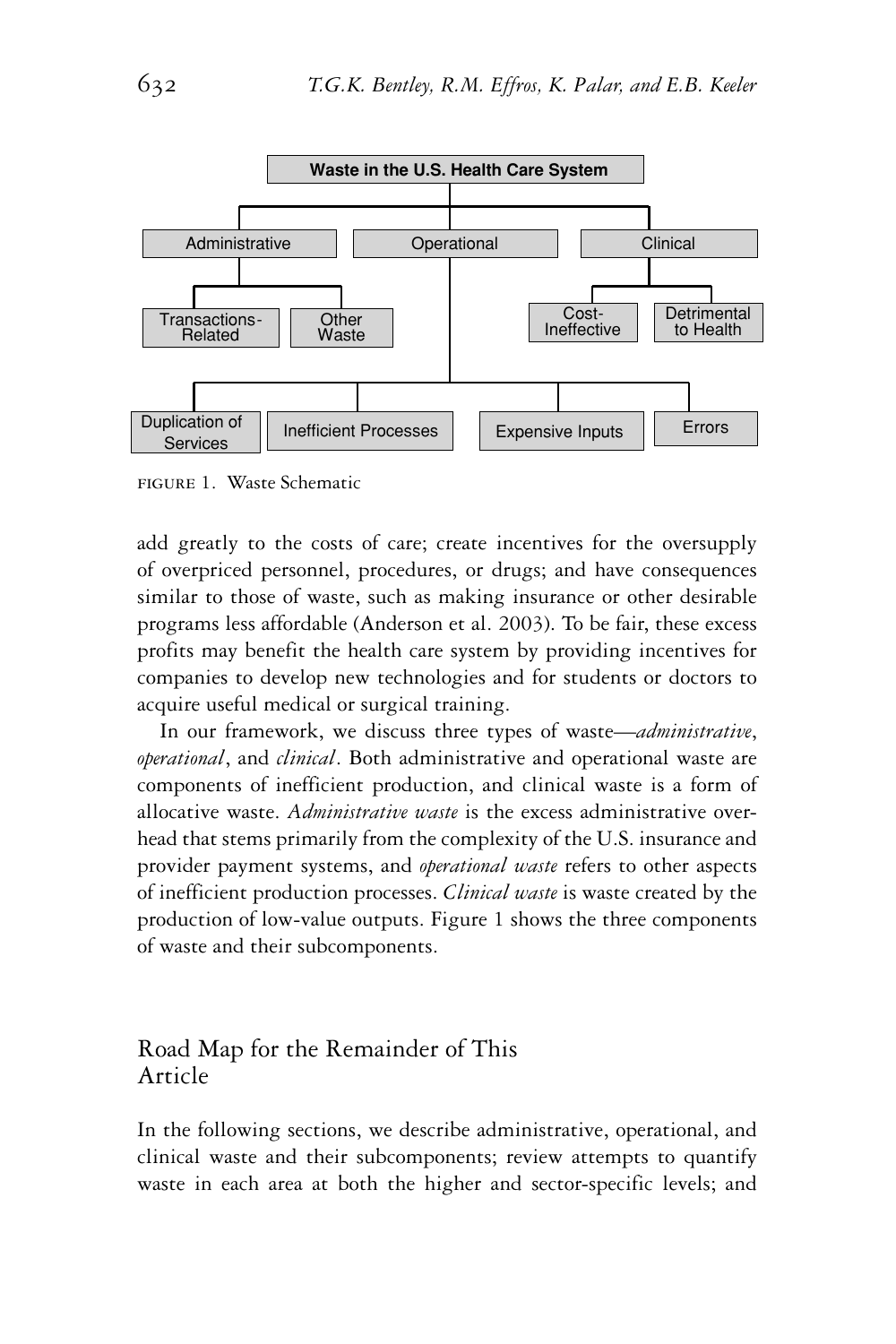discuss examples, challenges, and unintended consequences of recent attempts to reduce each type of waste. We conclude with a discussion of general issues for waste reduction in the U.S. health care system.

To identify and quantify waste, we relied on two general strategies: (1) high-level comparisons of geographic differences in spending either within the United States or between the United States and other countries; and (2) sector- or procedure-specific evaluations of productive inefficiencies within a particular organization, or cost-effectiveness studies of medical interventions.

High-level comparisons can provide overall estimates of waste in the health care system and signal the need for change, but they do not pinpoint where the waste originates in the health care system. More-specific evaluations indicate promising areas for improvement after systemic changes have been made that encourage individuals and organizations to be more efficient.

#### Administrative Waste

Many health sector experts characterize the U.S. health care system as administratively wasteful and attribute this to the system's vast administrative complexity. Economist Henry Aaron described the system as "an administrative monstrosity, a truly bizarre melange of thousands of ´ payers with payment systems that differ for no socially beneficial reason, as well as staggeringly complex public systems with mind-boggling administered prices and other rules expressing distinctions that can only be regarded as weird" (Aaron 2003, p. 801).

Despite the general consensus on the existence of administrative waste, there is little consensus about what exactly constitutes administrative waste. Clearly, some administrative spending is valuable to the functioning of organizations within the health system and the system as a whole.We define *administrative waste*as any administrative spending that exceeds that necessary to achieve the overall goals of the organization or the system as a whole (GAO 1994). Even though this definition is somewhat abstract, we use it in our framework to identify and quantify administrative waste in the health care system as a whole and for the individual entities within it.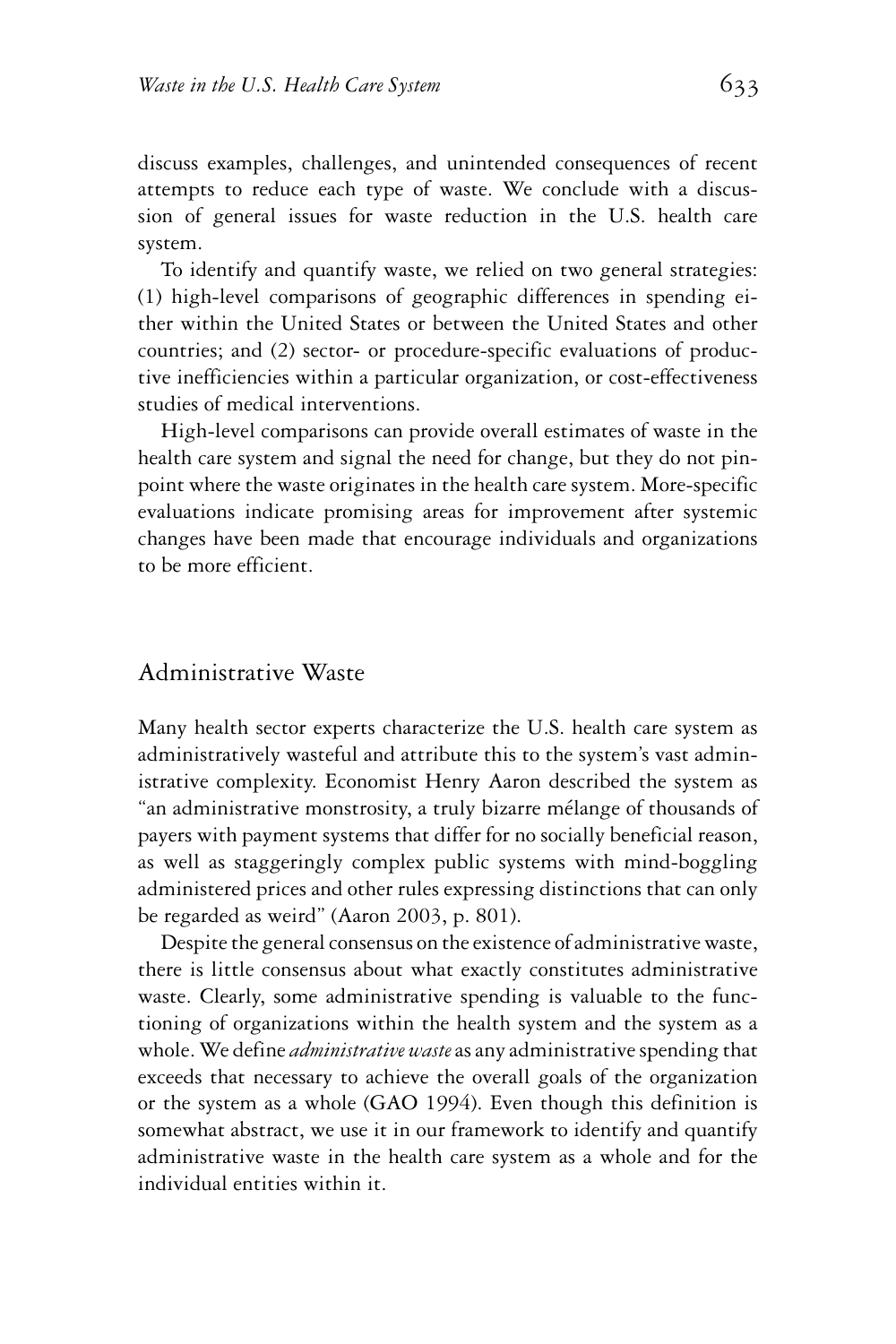| Function              | Types of Activities                                                                                                                                   |
|-----------------------|-------------------------------------------------------------------------------------------------------------------------------------------------------|
| Transaction-related   | Billing, claims processing                                                                                                                            |
| Benefits management   | Insurance product design, verification of<br>benefits                                                                                                 |
| Sales/marketing       | Producing, selling, or purchasing competitive<br>products in the marketplace                                                                          |
| Regulatory/compliance | Activities to comply with government and<br>nongovernmental regulations and<br>accreditation, e.g., licensing, OSHA,<br>HIPAA compliance, JCAHO, NCQA |

TABLE 1 Administrative Activities in the Health Care System

### *Overview of Administrative Activities*

As our first step to describing administrative waste, we identified the activities in health care administration. Thorpe (1992) divided administrative activities into the functions outlined in table 1.

The activities within a particular function vary depending on the nature of the organization and its outputs. Thorpe argued that comparing the administrative costs among different organizations within a given sector can be misleading because these organizations may produce different products. For example, the products offered by health insurance companies may differ by the level of cost sharing, managed care, types of clients, or for-profit status. Thorpe further contended that differences in administrative costs do not automatically imply that one organization is necessarily more efficient than another, nor do these differences translate directly into a quantification of administrative waste.

Many administrative expenditures in the United States are due to its complex, fragmented multiple-payer health care system. In this system, health care delivery organizations interact with multiple payers, each of which has its own billing mechanisms and requirements. Thus, many administrative expenditures are related to billing and insurance-related (BIR) functions. BIR functions include any administrative activities intended to "move money from payer to provider in accordance with agreed-upon rules" (Kahn et al. 2005, p. 1630). Table 2 shows the proportion of administrative activities attributable to BIR in, respectively, private insurance companies, hospitals, and physicians' groups.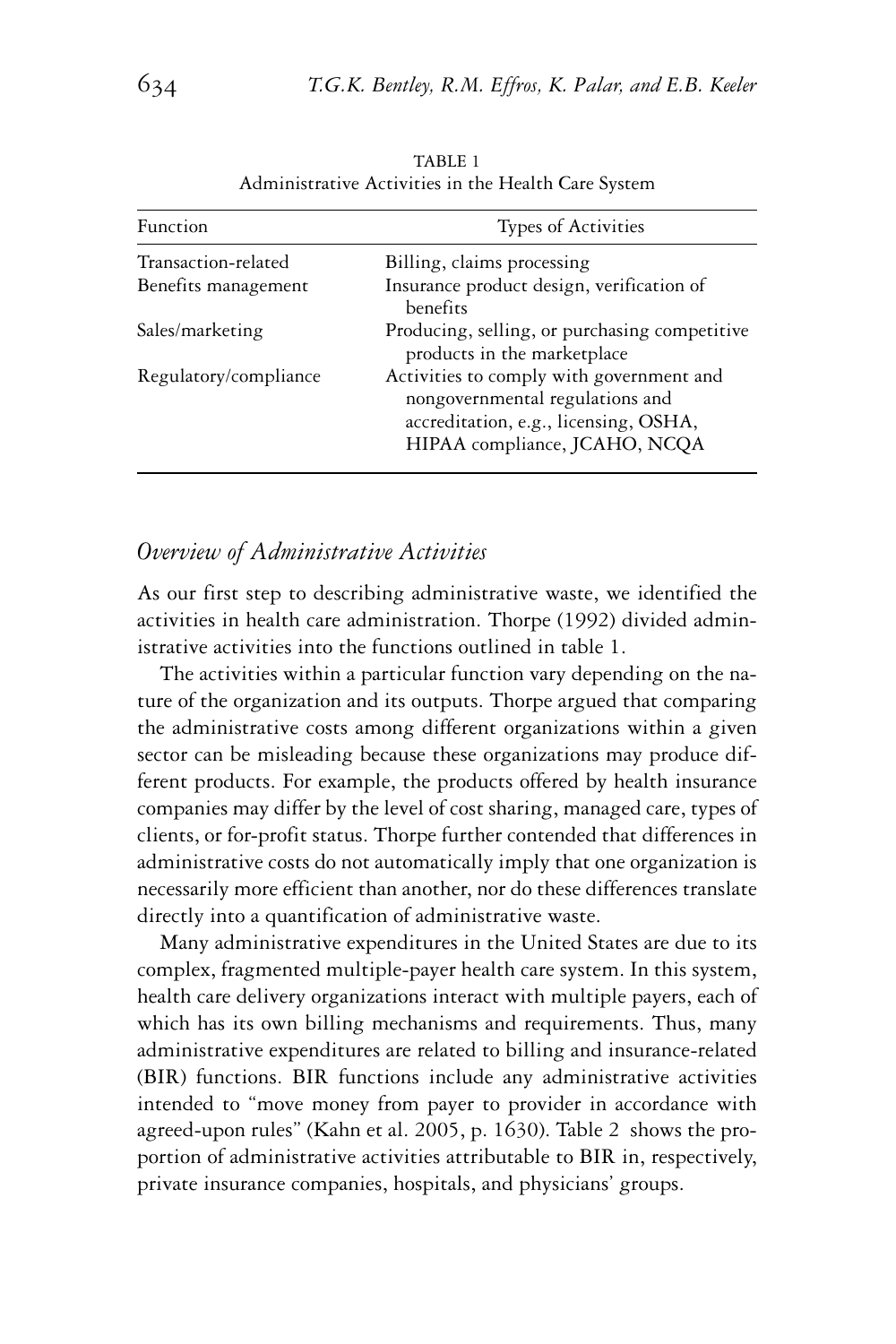|                                           | BIR.<br>as $%$ of<br>Revenue | Administrative<br>Costs as $%$<br>of Revenue | BIR as $%$ of<br>Administrative<br>Costs |
|-------------------------------------------|------------------------------|----------------------------------------------|------------------------------------------|
| Private insurance-<br>commercial<br>plans | 8.4                          | 9.9                                          | 84.8                                     |
| Hospitals                                 | $6.6 - 10.8$                 | 20.9                                         | $31.6 - 51.7$                            |
| Physicians' groups<br>(multispecialty)    | 13.9                         | 26.7                                         | 52                                       |

| TABLE 2                                                                     |
|-----------------------------------------------------------------------------|
| Proportion of Administrative Costs Related to Billing and Insurance-Related |
| (BIR) Functions                                                             |

*Source:* Kahn et al. 2005.

# *International Comparisons of Administrative Waste*

International comparisons can highlight differences among countries in levels of administrative spending. The Organisation for Economic Cooperation and Development (OECD) collects National Health Accounts (NHA) data for many countries, and comparisons show that the U.S. health system outspends other countries in the sum of private insurance expenditures plus public insurance administration (see figure 2) (Davis et al. 2007).

A key limitation of such comparisons is that accounting procedures in different countries may vary. Also, NHA data do not include administrative costs within hospitals or physicians' groups. This unmeasured administrative overhead is larger in a multiple-payer system, and so intercountry comparisons using these data actually *underestimate* administrative spending in the United States when compared with countries with less complex payer systems.

In recent years, researchers have compared health care spending in the United States and Canada in an attempt to quantify excess administrative costs in the United States. The two countries are culturally comparable, with health care systems that were similar before Canada's 1971 transition to a single-payer system. Table 3 lists studies of the expected cost savings if the United States were to change to a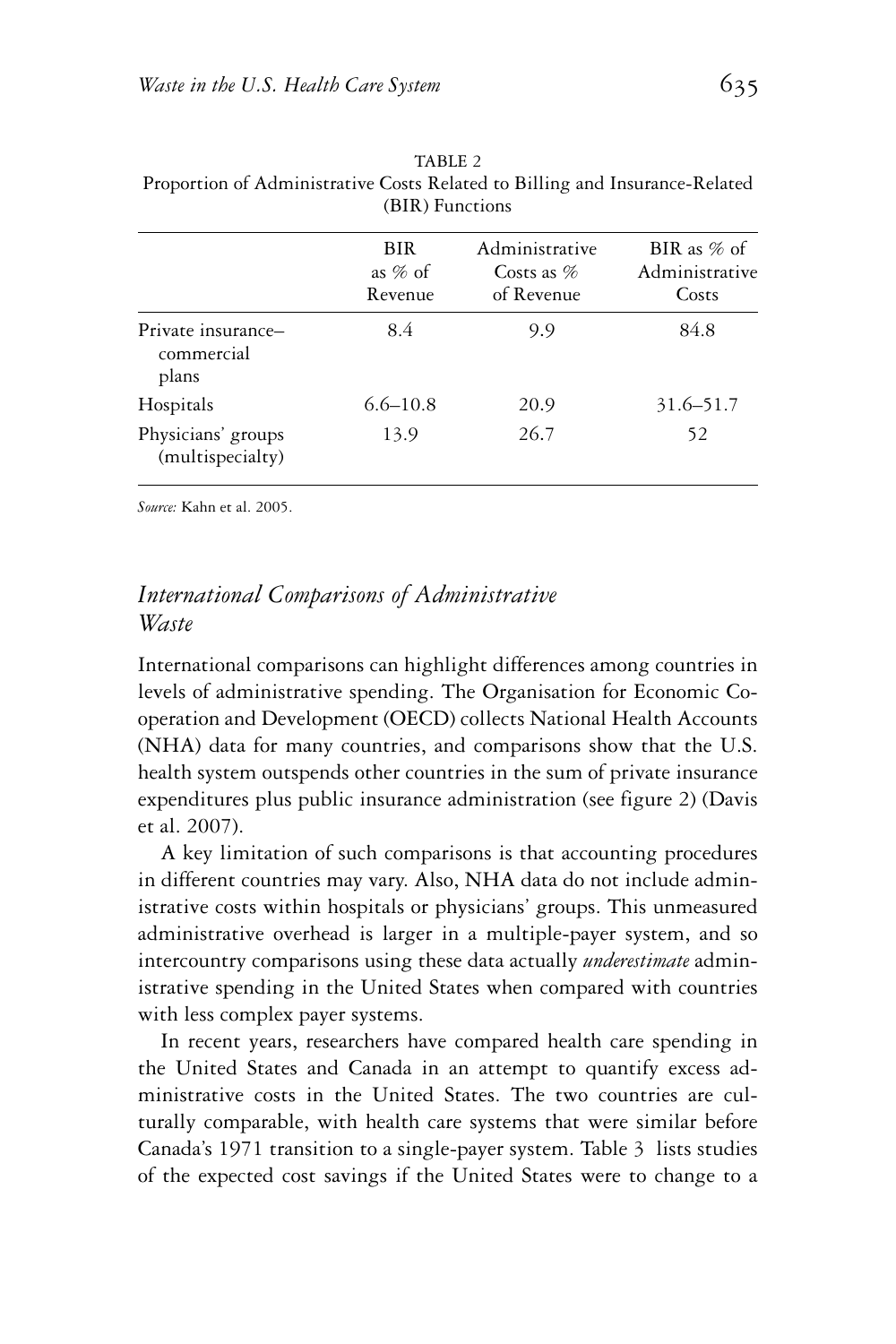

figure 2. Percentages of National Health Expenditures Spent on Health Administration and Insurance

*Source:* Davis et al. 2007.

TABLE 3 Estimates of U.S. Health Care Administrative Savings from a Transition to a Canadian-Style Single-Payer System

| Study                                       | <b>Administrative Cost</b><br>Savings <sup>a</sup> |
|---------------------------------------------|----------------------------------------------------|
| Woolhandler, Campbell, and Himmelstein 2003 | \$280.4 billion                                    |
| Aaron 2003                                  | \$213.3 billion                                    |
| GAO 1992                                    | \$127.1 billion                                    |
| Sheils, Young, and Rubin 1992               | \$89.1 billion                                     |

Note: <sup>a</sup> Adjusted to US\$2006 using the Medical Care Consumer Price Index, U.S. Bureau of Labor Statistics (http://www.bls.gov/cpi/).

single-payer system. Even though each study calculated these costs differently, all the studies concluded that the United States could save money on administration by implementing a Canadian-style singlepayer health care system.

Critics of these studies note that the competition and choices found in a multiple-payer system may have value for patients that is not reflected in these comparisons (Pauly and Nichols 2002). Yet even assuming that a multiple-payer system would require higher administrative spending, it remains unclear how much value this extra spending would add to the U.S. health care system. For example, the competition and choice among a large number of drug insurance plans can actually reduce patients' comprehension and the quality of their decisions (Hanoch and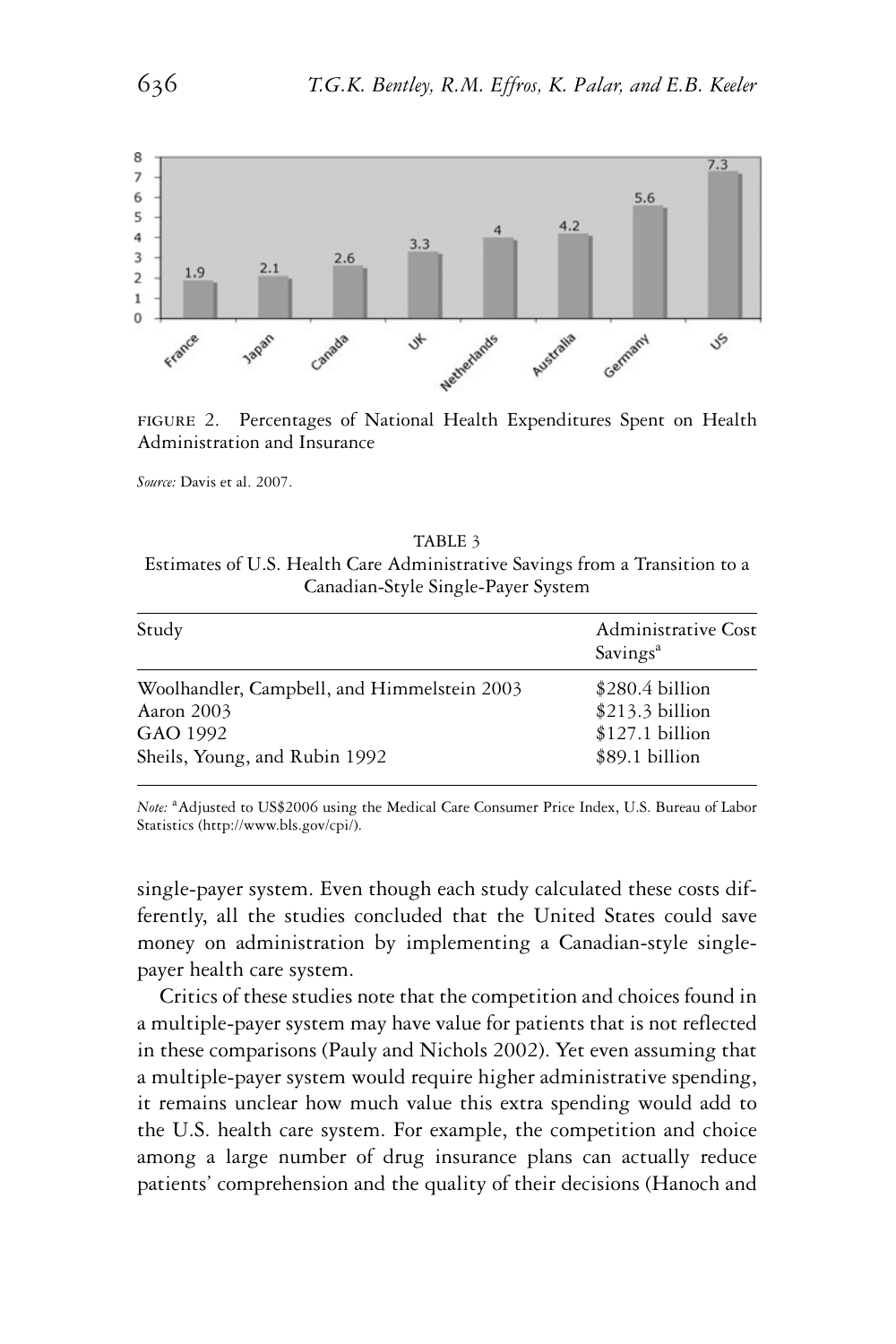Rice 2006; Rice et al. 2002). Limited competition among private health insurers with a standard benefit package—as seen in some European countries—may benefit consumers by offering lower costs and higher quality and may not add greatly to administrative overhead (van de Ven and Schut 2008).

### *Sector-Specific Administrative Waste*

*Health Insurance.* Some analysts contend that some of the spending by private health insurance companies is wasteful. Between 2000 and 2005, the administrative overhead for health insurance—the difference between premiums and claim payments—grew 12.0 percent per year, more than the average health expenditure growth of 8.6 percent (Davis et al. 2007). Administrative overhead represents approximately 14 percent of the total spending in private insurance but comprises only 3 to 5 percent of spending by public-sector programs such as Medicaid and Medicare (Caitlin et al. 2007; Davis et al. 2007; McKinsey Global Institute 2007).

This comparison between public and private, however, has been criticized on a number of fronts. First, since Medicare provides coverage for a population with higher health needs, its average per capita expenditure of \$6,059 (2004) exceeds that of private health insurance at \$2,700 (2003). Because the spending on Medicare beneficiaries is so high, the ratio of administrative costs to total expenditure appears lower than that in private insurance (Kaiser Family Foundation 2007; Matthews 2006). Second, Medicare does not face the same competitive markets as private insurance does and therefore does not need to spend money on marketing, a significant portion of such costs. Third, Medicare's overhead does not include costs for activities such as the taxation of workers to fund Medicare, whereas estimates of administrative costs for private insurance do include premium collection costs (Matthews 2006).

In addition to the contrast *between* private and public insurance, other studies suggest inefficiencies *within* both sectors. For example:

• Typically, 40 percent of total costs for individual or non–group health insurance policies are attributable to administrative activities, whereas for group policies this proportion ranges from 5.5 to 18 percent (Thorpe 1992). Some of these inefficiencies might be reduced through the use of pools to create economies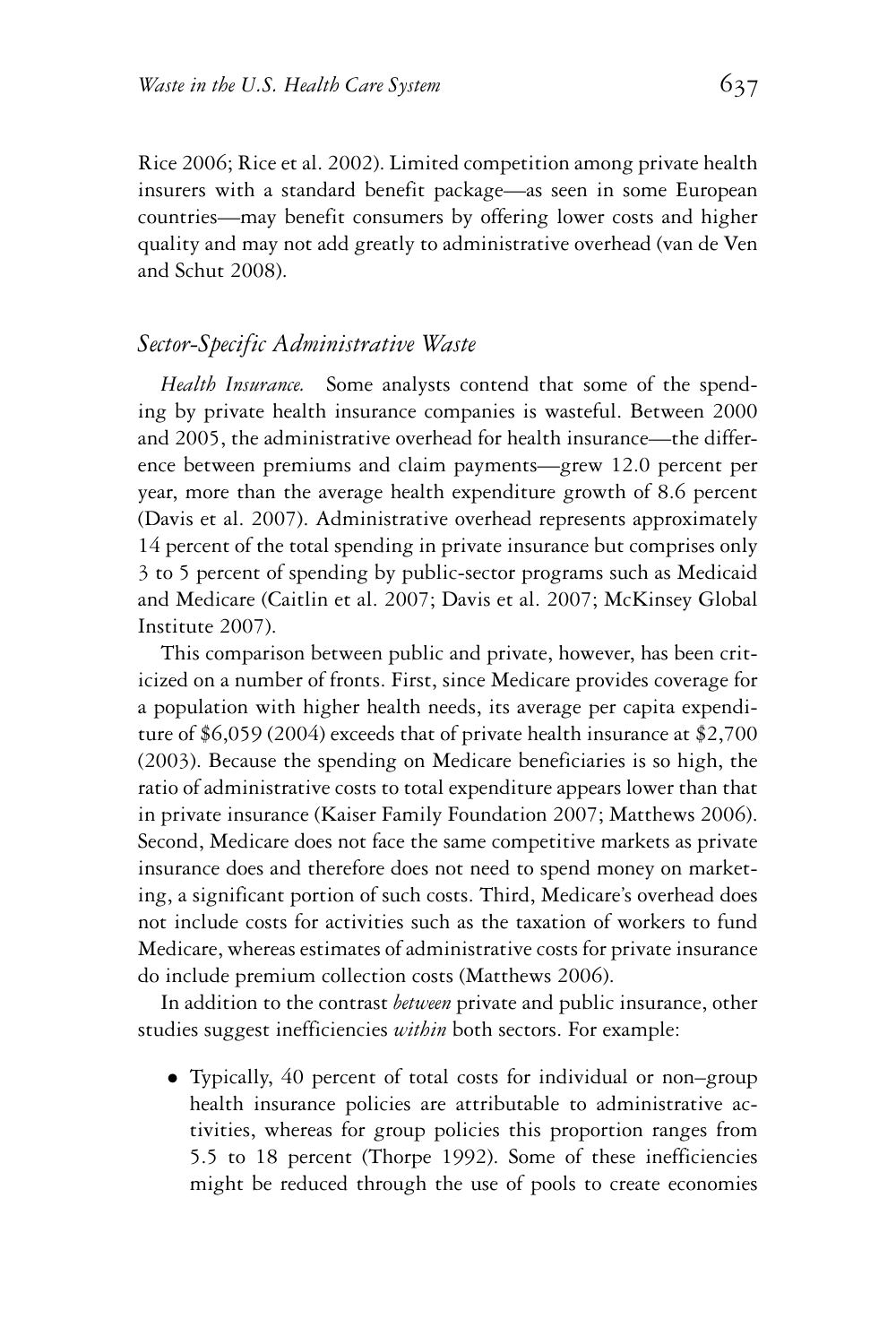of scale for the purchase of individual health insurance policies (Merlis 2005).

- Financial pressures on public programs may lead to the creation of wasteful enrollment barriers for entitlement programs. In the face of budgetary shortfalls, some state Medicaid programs have imposed administrative hurdles to limit the number of Medicaid enrollees. Simplifying the application process, including shortening the application and limiting the number of documents necessary for enrollment, could reduce by 40 percent the administrative costs of enrolling a child in Medicaid (Fairbrother et al. 2004).
- Although the increase in electronic claims submissions has reduced costs, errors, and processing times, insurance companies still report that 29 percent of claims were received more than thirty days past the date of service (McKay and Lemak 2006).

*Providers.* Administrative waste among providers is made evident in the following examples:

- Compared with Canada, the United States has a higher number of administrative hospital personnel per capita, even though the numbers of physicians and nurses per capita are roughly the same (Office of Technology Assessment 1994).
- In their interactions with multiple payers, practitioners and hospitals are encumbered by numerous billing requirements, a multitude of formularies and clinical care guidelines, and patients with different covered benefits. Simplifying the product design and the insurance verification processes could save time and money (Medical Group Management Association 2005).
- The contracts between medical groups and hospitals and these multiple payers must be separately negotiated and renewed usually annually. Estimates suggest that medical groups alone incur costs of \$700 million per year to negotiate these contracts (Medical Group Management Association 2005).
- Physicians must fill out numerous credentialing applications for hospitals and plans each year. A standard, universal credentialing form was estimated to save 91 percent of providers' administrative costs in completing these forms (Schoenbaum 2006).

*Challenges of Administrative Waste Reduction.* The 1997 Health Insurance Portability and Accountability Act (HIPAA) included several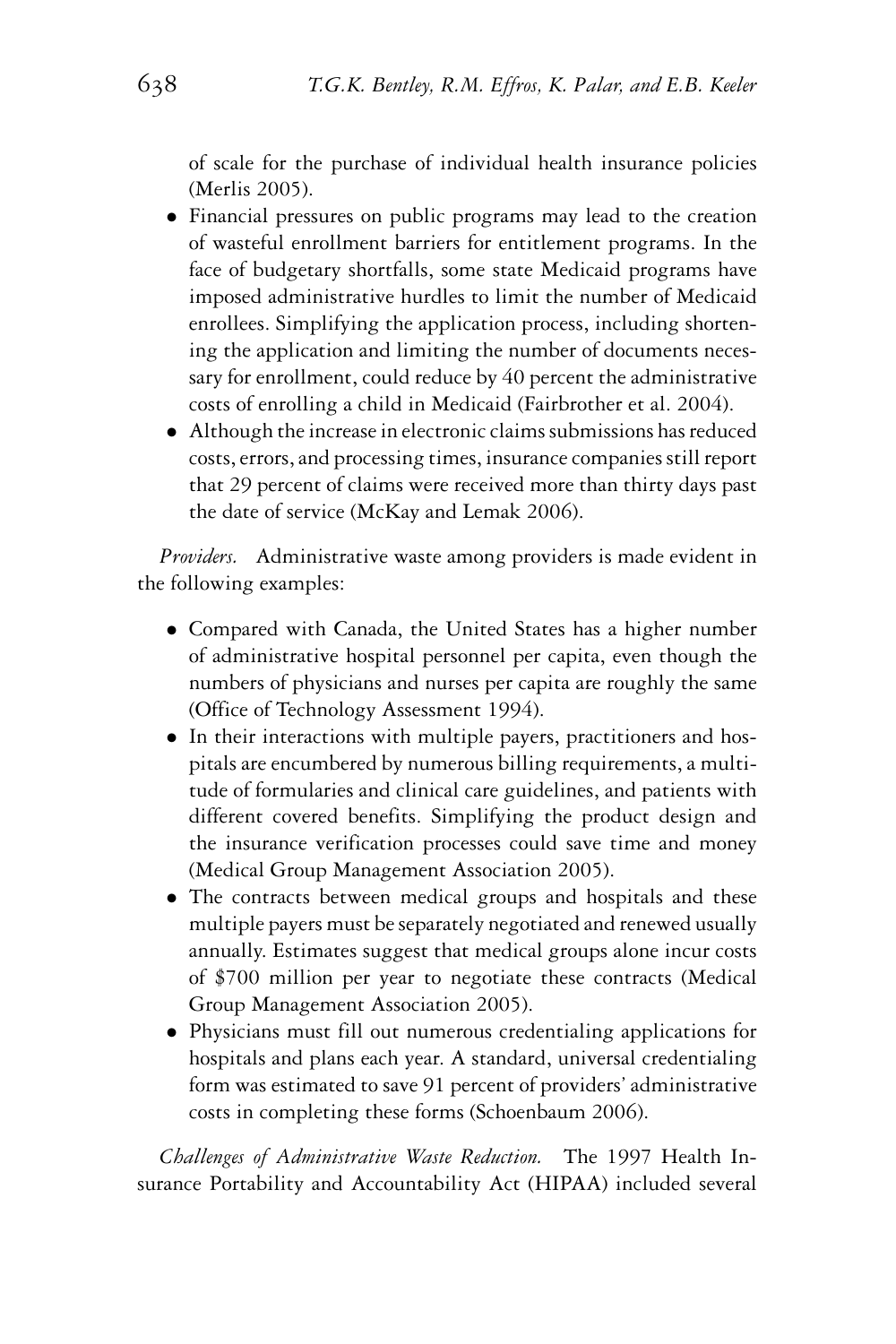provisions related to administrative simplification. Specifically, it was intended to streamline the interaction between payers and providers by introducing a single standardized form for claims submission, determination of claim status, and verification of eligibility and benefits.

Although this legislation promised to simplify the billing and insurance functions within the health care industry, several related issues have prevented it from succeeding. First, compliance with HIPAA has required that providers and payers make larger than expected investments in the technology needed to support these electronic transactions. Second, this legislation has inadvertently expanded the number of instruction guides used by providers and payers. Before HIPAA, there were more than 400 separate claim forms for different insurance companies. While HIPAA reduced this to a single form, each insurance company had different data needs and thus each published its own instruction guides. There are now more than 1,000 payer companion guides—up to 600 pages in length—to help providers fill out the single claims form. In addition, because provider groups' practice management systems do not always support all the potential transactions mandated by HIPAA, their practices are not always able to take advantage of useful electronic transactions, such as eligibility verification (NCVHS 2005). Finally, some providers are not yet able to transmit claims in the proper format, so they use billing clearinghouses, thus adding a layer of complexity in transactions while not consistently producing savings (Terry 2004).

#### Operational Waste

The health care system produces and delivers health care services and episodes of care to individuals with the primary goal of improving health. *Operational waste* refers to the inefficient and unnecessary use of resources in the production and delivery of such services and can be divided into four types, as shown in table 4 (Bush 2007; Womack et al. 2005; Womack and Jones 2003).

The inefficient production of services imposes unnecessary financial and nonfinancial burdens on all elements of the health care system. For example, errors caused by poor handwriting can lead to morbidity and mortality in patients, additional time costs for providers in clarifying orders, and costs to payers for additional procedures or care for the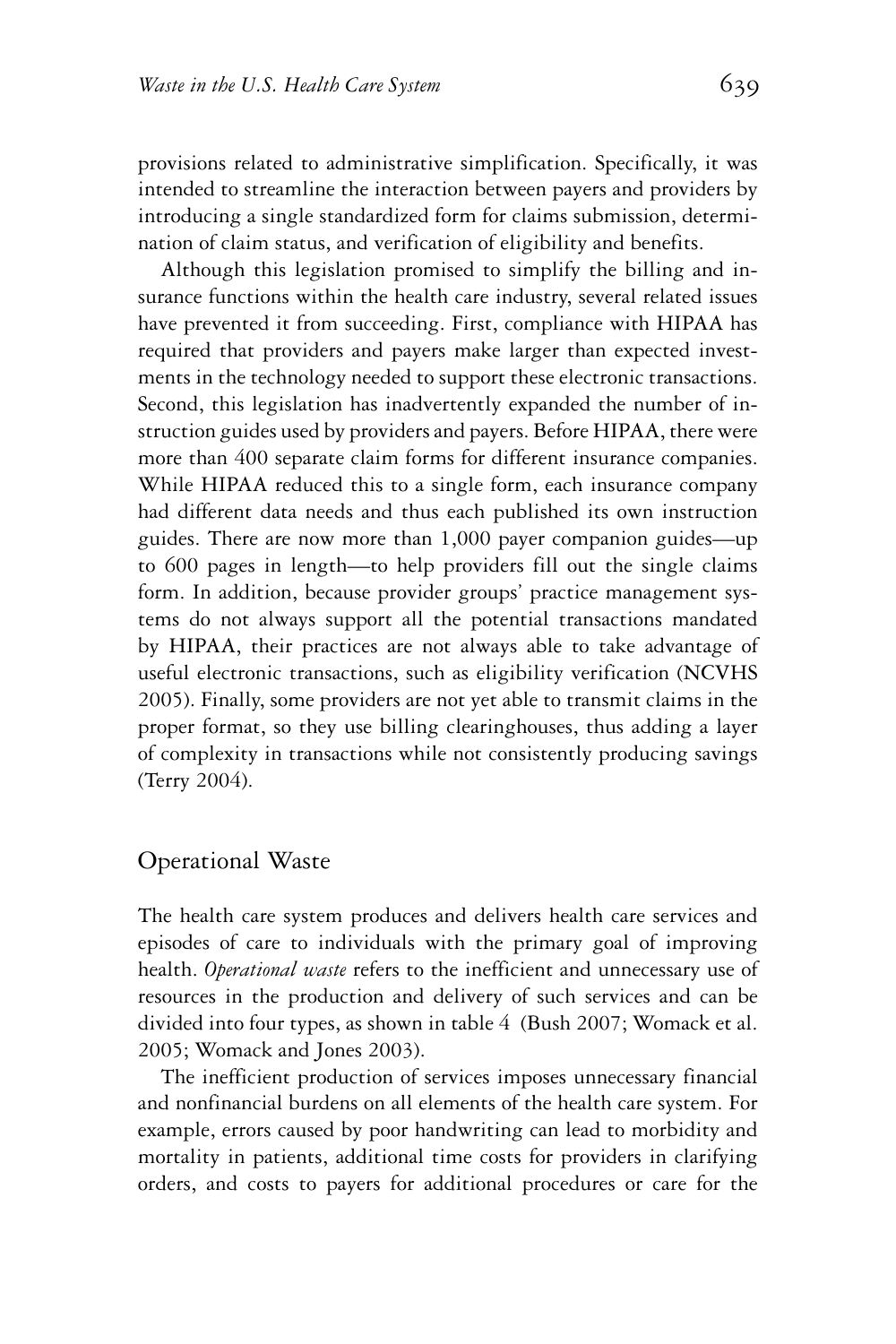| Type of Waste              | Description                                                                                                   | Health Care Examples                                                                                                                                        |
|----------------------------|---------------------------------------------------------------------------------------------------------------|-------------------------------------------------------------------------------------------------------------------------------------------------------------|
| Duplication of<br>services | Producing unnecessary<br>repeated services                                                                    | Tests or procedures done<br>more frequently than<br>clinically necessary                                                                                    |
| Inefficient<br>processes   | Poor process design that<br>causes unnecessary<br>movement or inventory<br>in the production of<br>services   | Time spent waiting;<br>unnecessary transport<br>of people or material;<br>useless motions;<br>multiple stock items<br>due to lost or<br>misplaced supplies  |
| Overly expensive<br>inputs | Producing services with<br>expensive equipment<br>or personnel when less<br>expensive inputs would<br>suffice | Physicians providing<br>services for which<br>nurses are equally<br>competent; use of<br>brand drugs for<br>patients who get equal<br>benefit from generics |
| Errors                     | Quality defects that result<br>in rework or scrapping                                                         | Defective medical<br>devices; rework of tests<br>or procedures; health<br>and cost consequences<br>of medical errors                                        |

TABLE 4 Typology of Operational Waste

*Source:* Adapted from Bush 2007.

morbidity resulting from these errors. The Institute of Medicine has estimated that preventable medical errors claim between 44,000 and 98,000 lives in hospitals each year (Institute of Medicine 1999). Wasted patient time can also lead to less satisfaction and even lost wages for patients. Overly expensive inputs are similarly wasteful when expensive resources are used when cheaper ones would suffice.

# *International Comparisons of Operational Waste*

Comparisons of spending across countries offer insight into possible operational waste. Among comparable OECD countries, the United States spends the most on health care, both per capita and as a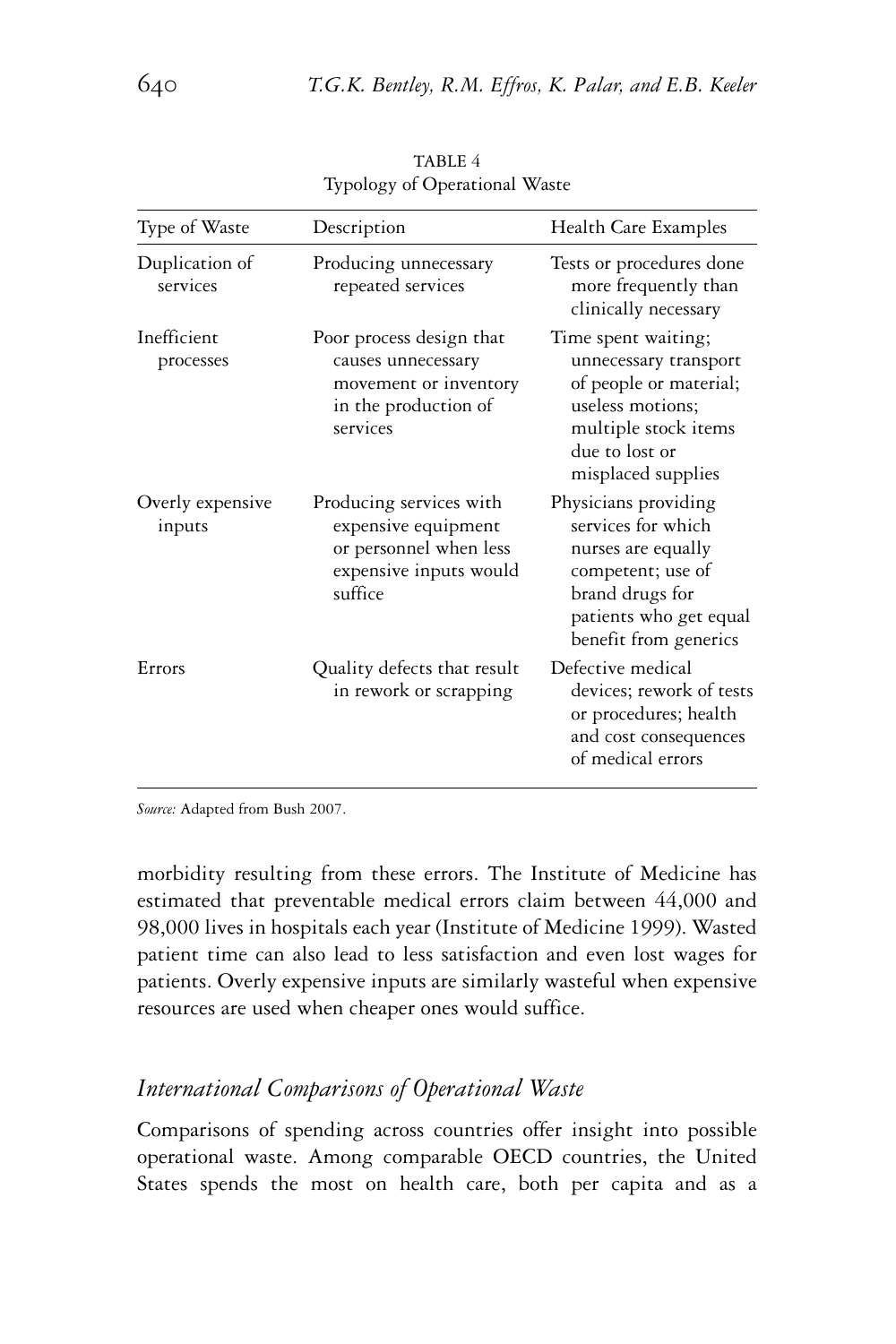percentage of GDP, but has the lowest life expectancies and is no better on other measures of health system performance (OECD 2008). A recent study comparing the quality of care in Australia, Canada, New Zealand, England, and the United States found that each country had at least one area in which it performed the best and at least one in which it performed the worst (Hussey et al. 2004). These results echo the finding of the 2008 National Scorecard on U.S. Health System Performance that the United States consistently lags behind other industrialized countries in terms of healthy lives, care experiences, and efficiency (Commonwealth Fund 2008). In particular, the United States performed the worst among nineteen industrialized nations at preventing deaths "amenable to health care" (Nolte and McKee 2008).

Evidence that the quality of care in the United States is no better than that of other industrialized nations raises the question of what the higher spending is buying and points to operational waste in the system. Although clinical waste and higher prices also contribute to overall health care waste in the United States, inefficient production processes are likely to play a major role in driving health spending disparities between the United States and other industrialized nations with a similar overall quality of performance. For example, medical errors—which can indicate inefficient processes—are estimated to cost between \$17 billion and \$29 billion annually in the United States, compared with an estimated \$750 million per year in Canada (Bond, Raehl, and Franke 2001; Johnson et al. 1992; Kondro 2004; Thomas et al. 1999).

# *Sector-Specific Operational Waste*

Efforts to identify and quantify specific sources of operational waste have focused on interventions to reduce levels of waste in both specific health care systems and processes of care. We found one example of each type of intervention.

*"Lean Thinking."* Virginia Mason (VM) Medical Center in Seattle has produced care more efficiently with "lean-thinking" methods (Bush 2007; Pham et al. 2007; Weber 2006), in which efficiency measures are applied to all the goods and services needed to complete an episode of patient care. For example, VM reduced the duplication of services by improving its use of information technology, reorganizing physicians' stations, and implementing multidisciplinary bedside rounds. VM reduced its inefficient production of care by cutting waiting and transport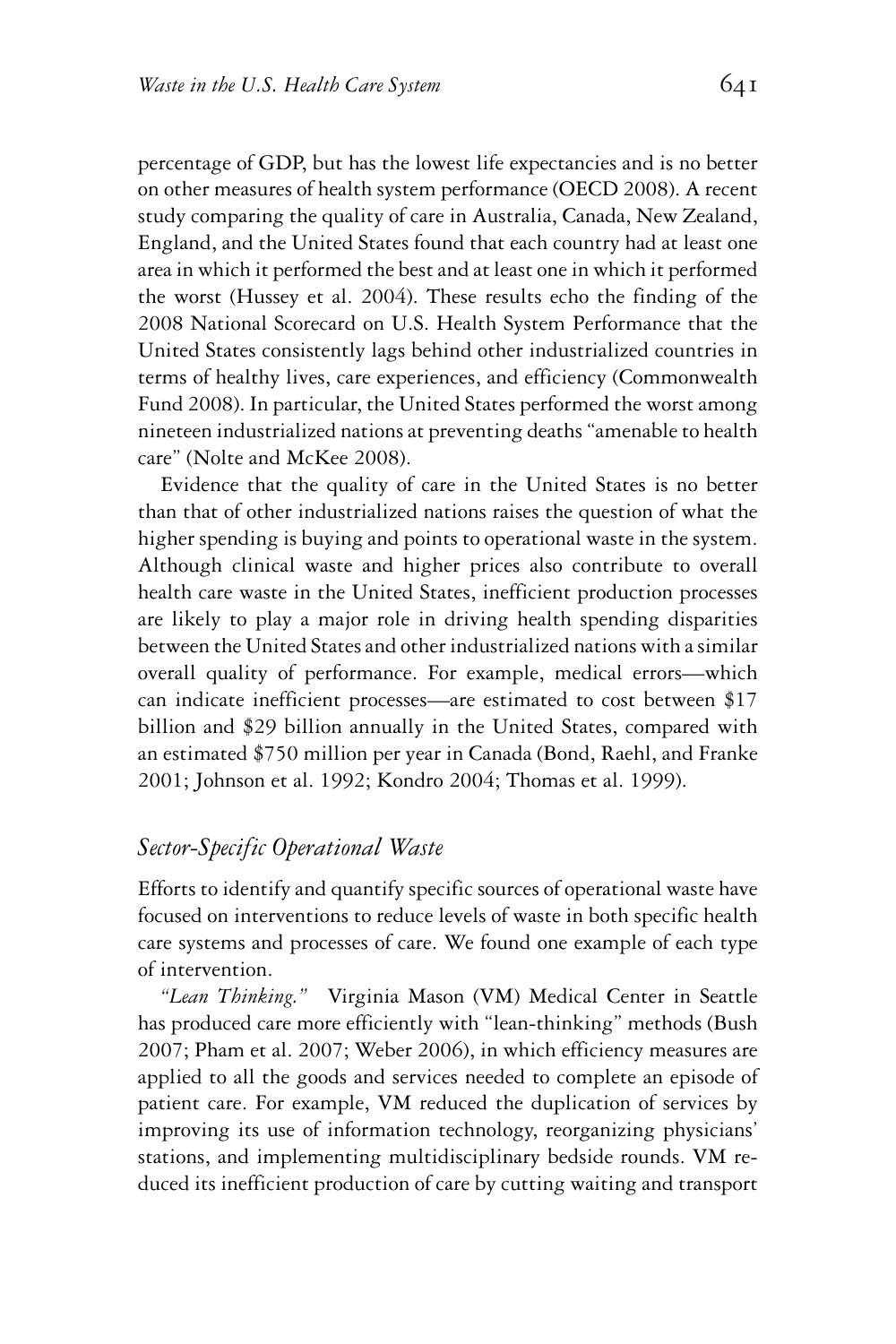|                                | Yearly Savings<br>at 100% Adoption<br>$$$ in Billions) | Yearly Medicare Savings<br>at 100% Adoption<br>$($$ in Billions) |
|--------------------------------|--------------------------------------------------------|------------------------------------------------------------------|
| Outpatient                     |                                                        |                                                                  |
| Transcription                  | 1.9                                                    | 0.4                                                              |
| Chart pulls                    | 1.7                                                    | 0.3                                                              |
| Laboratory tests               | 2.2                                                    | 0.5                                                              |
| Drug utilization               | 12.9                                                   | 2.6                                                              |
| Radiology                      | 3.6                                                    | 0.7                                                              |
| Total outpatient               | 22.3                                                   | 4.5                                                              |
| Inpatient                      |                                                        |                                                                  |
| Nurse shortage                 | 12.7                                                   | 3.9                                                              |
| Laboratory tests               | 3                                                      | 0.9                                                              |
| Drug utilization               | 3.7                                                    | 1.1                                                              |
| Length of stay                 | 36.7                                                   | 11.3                                                             |
| Medical records                | 2.5                                                    | 0.8                                                              |
| Total inpatient                | 58.6                                                   | 18                                                               |
| Total outpatient and inpatient | \$80.9                                                 | \$22.5                                                           |

TABLE 5 HIT-Enabled Savings in Operational Waste

*Source:* Girosi, Meili, and Scoville 2005.

time for patients and maintaining only frequently used instruments in operating rooms. Generics replaced brand-name drugs when possible without affecting the quality of care, and computerized clinician order entry and patient safety alerts reduced errors and defects.

Preliminary assessments have estimated that the annual savings to VM payers from cutting the process costs associated with back pain, migraine headaches, and cardiac testing is at least \$190,000 and may be as high as \$2.6 million (Pham et al. 2007).

*Health Information Technology.* Health Information Technology (HIT) may also be able to transform the provision of health care (Hillestad et al. 2005), and this could have significant policy implications (Taylor et al. 2005). In 2005, Girosi and colleagues quantified the potential nationallevel implementation costs and efficiency savings by the widespread (up to 100 percent) adoption of HIT in the U.S. health care system. The researchers looked specifically at the operational savings that could be realized through HIT if care could be provided with fewer resources. Savings were categorized into ten different sources in the inpatient and outpatient health-care sectors. Table 5 shows the estimated potential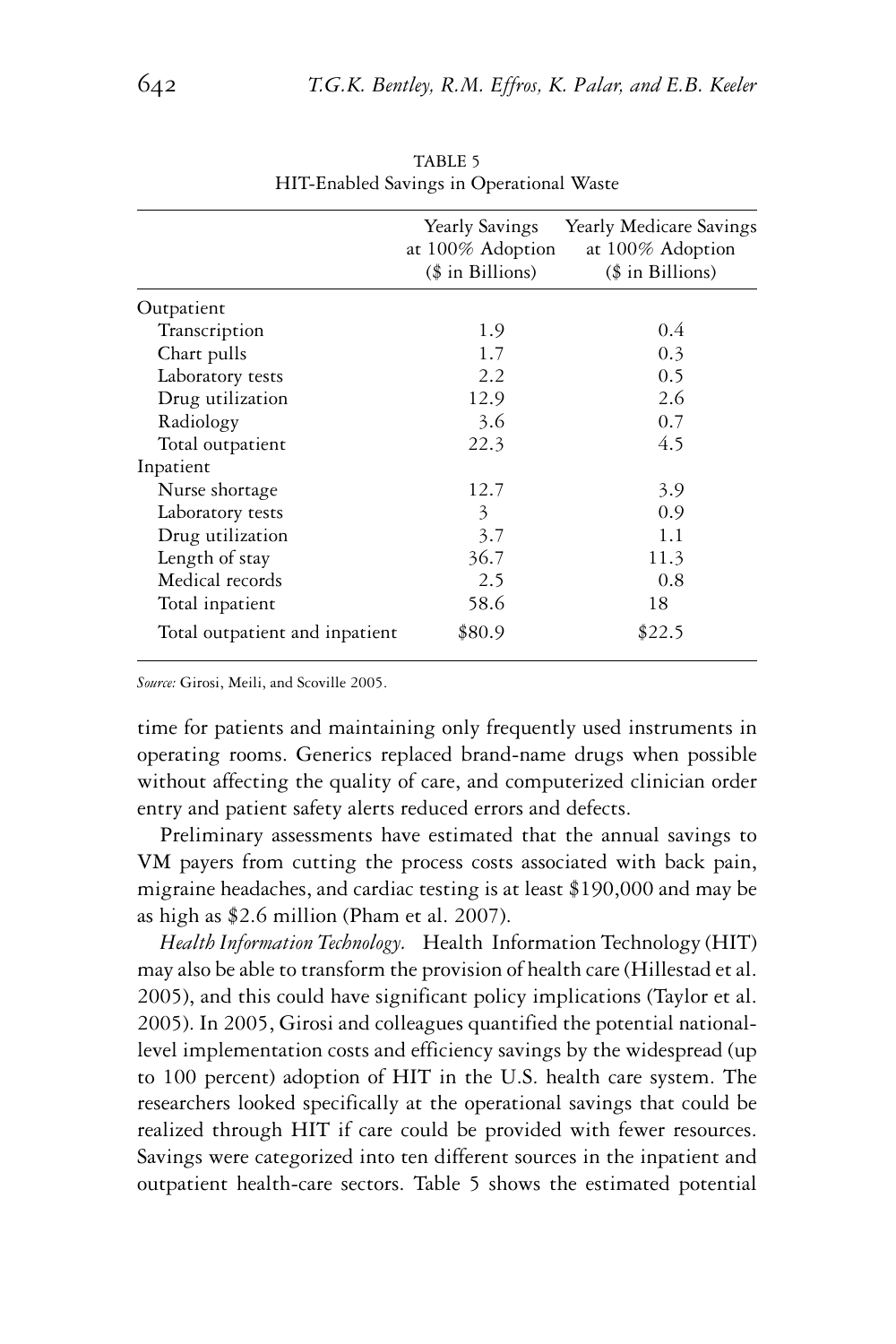yearly savings by adopting HIT at 100 percent, both for the U.S. health care system overall and for Medicare specifically.

With the 100 percent adoption of HIT, annual efficiency savings were projected at more than \$80 billion, and the predicted cumulative net benefits by year 15 were \$370 billion for inpatient and \$142 billion for outpatient settings. The benefits of HIT adoption far outweighed its costs, with mean annual benefits estimated at \$40 billion and mean annual costs—after initial investments—at \$7.6 billion.

# *Challenges of Operational Waste Reduction*

While it may be easy to find specific mechanisms of operational waste, the multiple combinations of personnel, equipment, patients, and performance that make up each episode of care result in seemingly infinite opportunities for inefficient production. Thus, evaluating—or attempting to achieve—the goal of performing the same tasks with fewer resources depends on how we classify these various production inputs. We could consider efficiency improvements at the level of *specific resources*—such as by reducing the amount of money, time, or personnel required—or the level of *resource allocation—*such as by implementing HIT, replacing licensed practical nurses with physician assistants, or rerouting patient flow. Or we could categorize waste by the comprehensive clinical *service*, such as chronic disease management or heart disease treatment, by diagnostic and treatment *procedures* such as imaging or surgery, by discrete *patient visits*, or by the distribution of *costs and benefits*.

One obstacle to operational waste reduction is its potential negative revenue impact on providers. As described earlier, Virginia Mason (VM) Medical Center in Seattle has made great strides in improving the production and delivery of their health care services (Bush 2007; Pham et al. 2007; Weber 2006). In achieving such cost and quality benchmarks, however, VM has encountered a fundamental challenge: while its specific efficiency improvements benefit *payers*, the consequential reduction in wasted resources risks the loss of *providers*. If VM provides care more efficiently and reduces hospital stays, for example, it may receive lower reimbursement from payers that pay on a per-diem basis. Also, shifting service volume from more-profitable to less-profitable services—such as from MRIs to physical therapy for back pain—is likely to hurt VM's profit margins (Pham et al. 2007). Because data on these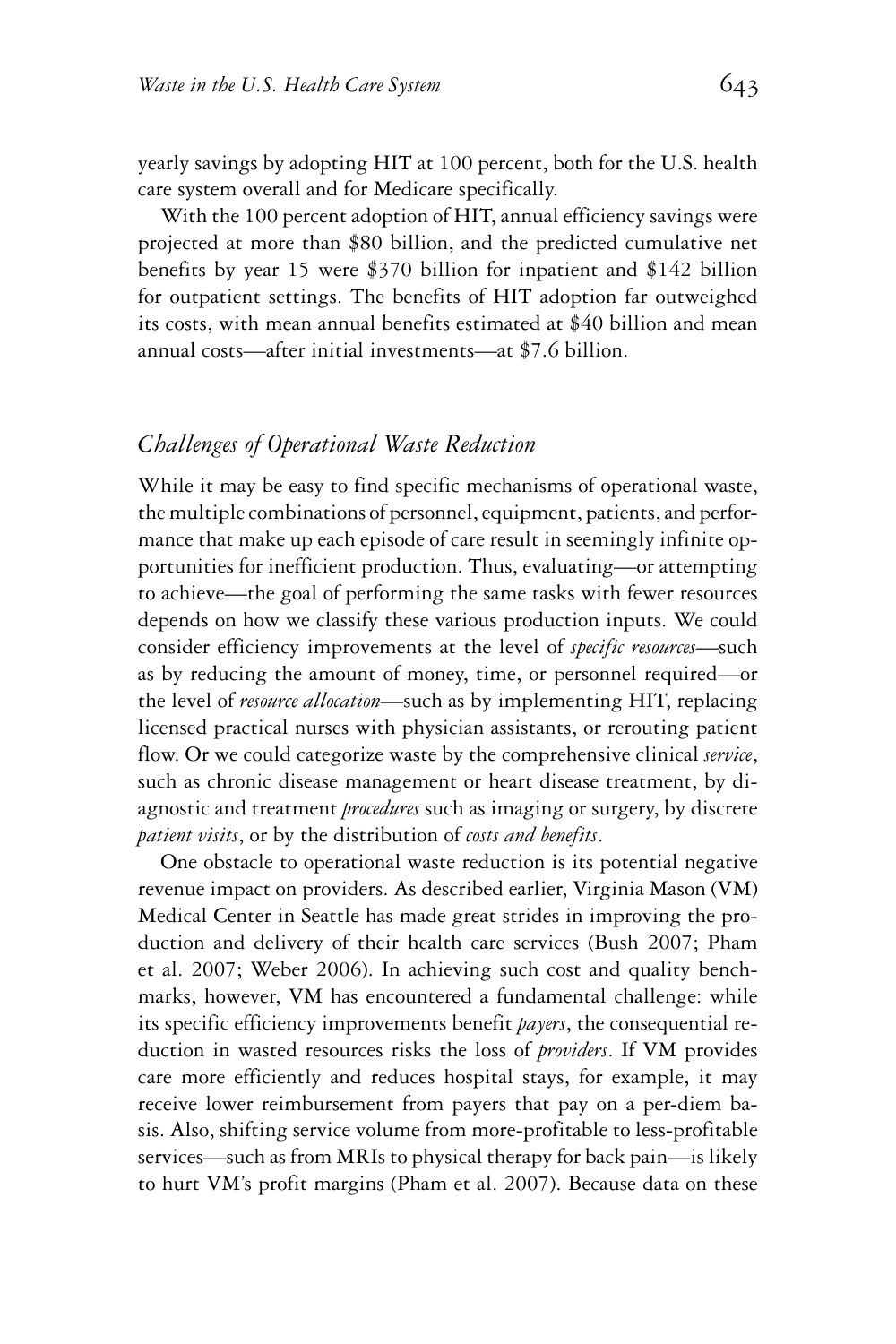process improvements are limited and often proprietary, and because of the continuously evolving nature of such changes, it is not clear how improvements in operational processes will affect VM's overall financial viability. Nonetheless, the outcome will have important implications for how likely other health care providers are to follow VM's example in instituting similar operational efficiency improvements. For these types of operational efficiencies to be widely adopted, both the provider and payer would have to share in the financial benefits.

# Clinical Waste

We define *clinical waste* as spending to produce services that provide marginal or no health benefit over less costly alternatives. Wasteful services include those that have detrimental health effects, or small positive health effects, compared with less costly alternatives. When the cost of a service exceeds its value, the less costly alternative may be to do nothing. There is considerable overlap, however, between clinical waste, or providing the wrong service, and *operational waste*, or the inefficient production of services. For example, the overuse of diagnostic tests might be due to operational inefficiencies such as lost medical records or to the clinically inefficient use of these tests. To avoid double counting, we restrict our definition of clinical waste to the production of low-value services.

Several factors in the health care system contribute to clinical waste. Waste can result from the uncertainty in the science of medicine, when the diagnosis is unknown and each clinical interaction may result in different care decisions. This may lead to "treatment creep," the provision of health care services that, though beneficial to some patients, are of low or no value to others. However, neither insured patients nor providers who are paid for their services have much incentive to avoid care of only marginal benefit, such as overscreening, an excessive number of followup visits, or the use of expensive branded drugs instead of equivalent generics.

# *High-Level Clinical Waste*

A country or region that spends much more than another but does not have better health outcomes must be producing services that provide little marginal benefit over less costly alternatives. The international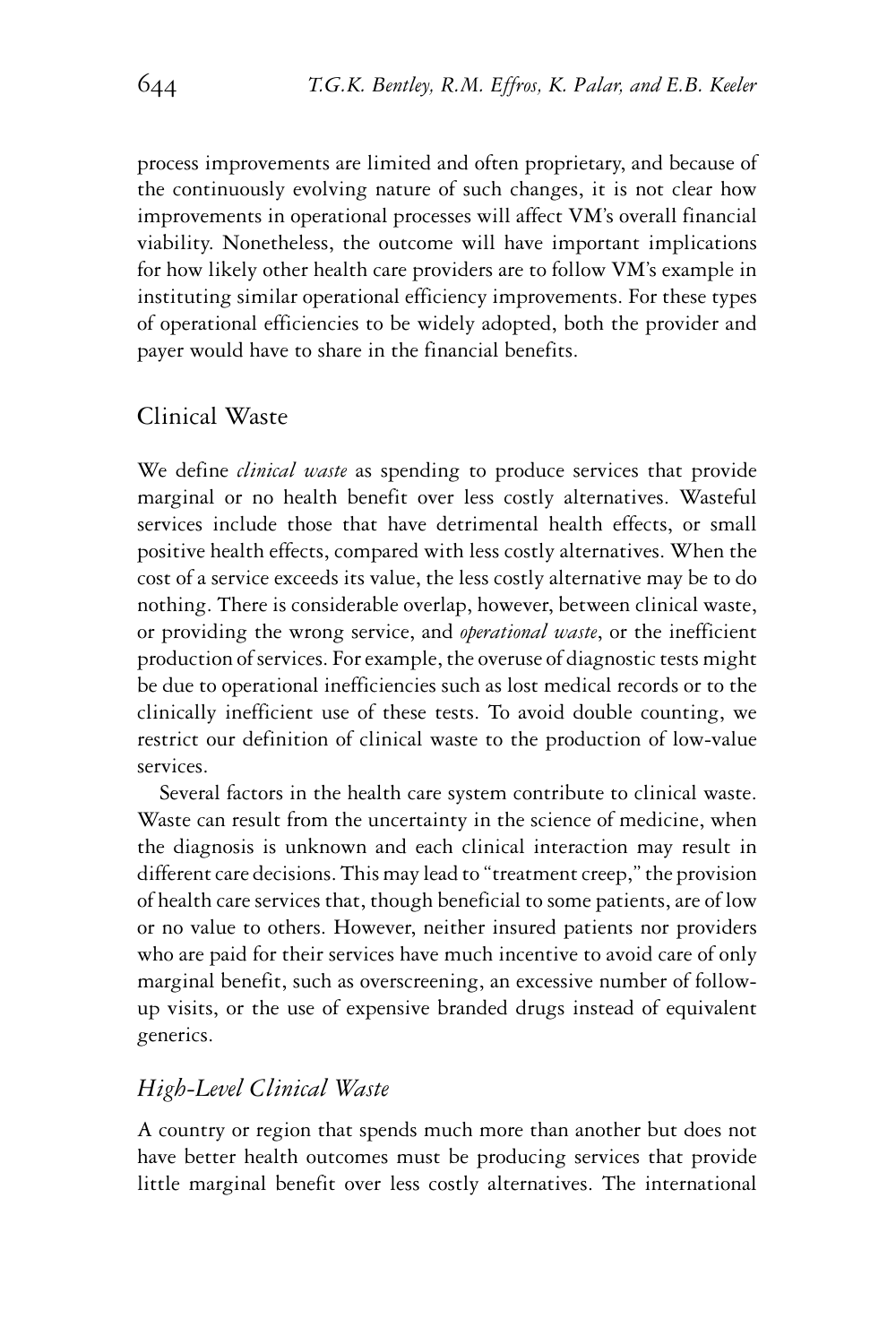comparisons of health care spending and health outcomes discussed for operational waste indicate that in the United States, inefficient decisions must be widespread in the clinical area as well.

An examination of specific services provided in the United States compared with Britain provides some details. In Britain, the National Institute for Health and Clinical Excellence (NICE) decides which drugs and procedures for which populations will be covered by the National Health Service (NHS). To make this determination, NICE uses costeffectiveness analyses (CEA) with an approximate threshold of £30,000 per life year gained. Covered services are then provided free of charge to British citizens who qualify for them. In practice, many drugs and procedures are approved, but they are limited—using the predetermined threshold—to those populations to which they are considered most beneficial.

This model of rationing care means that some people will not receive potentially beneficial treatments if this benefit is marginal compared with its cost. For example, NPR recently highlighted a story of a man with terminal lung cancer who received years of free treatment from the British government. When a promising new cancer drug emerged, however, he was unable to receive it because it was too costly relative to its benefits (Silberner 2008). This type of decision is necessary in a system built on "social solidarity," with obligations to provide care to all citizens on a limited budget. Other examples of care that is provided less frequently in Britain (compared with the United States) include dialysis (75 percent lower than the United States in 2000) and coronary artery surgery (77 percent lower than the United States in 2002) (Aaron and Schwartz 2005). These examples illustrate a health system that provides basic health care for all and controls costs by restricting care of limited value. The United States has no comparable process for restricting care of marginal value, much of which is clinical waste. For example, one study found that despite our higher spending, U.S. adults are less healthy than those in Britain (Banks et al. 2006).

There also is considerable geographic variation in the quantity and type of care delivered to patients in the United States, with no apparent health benefits. For example, Fisher and colleagues compared regional differences in per capita spending on Medicare beneficiaries for particular conditions (Fisher et al. 2003a, 2003b). They found that patients in higher-cost regions used greater quantities of physicians' and hospital services than did those in lower-cost regions but had the same level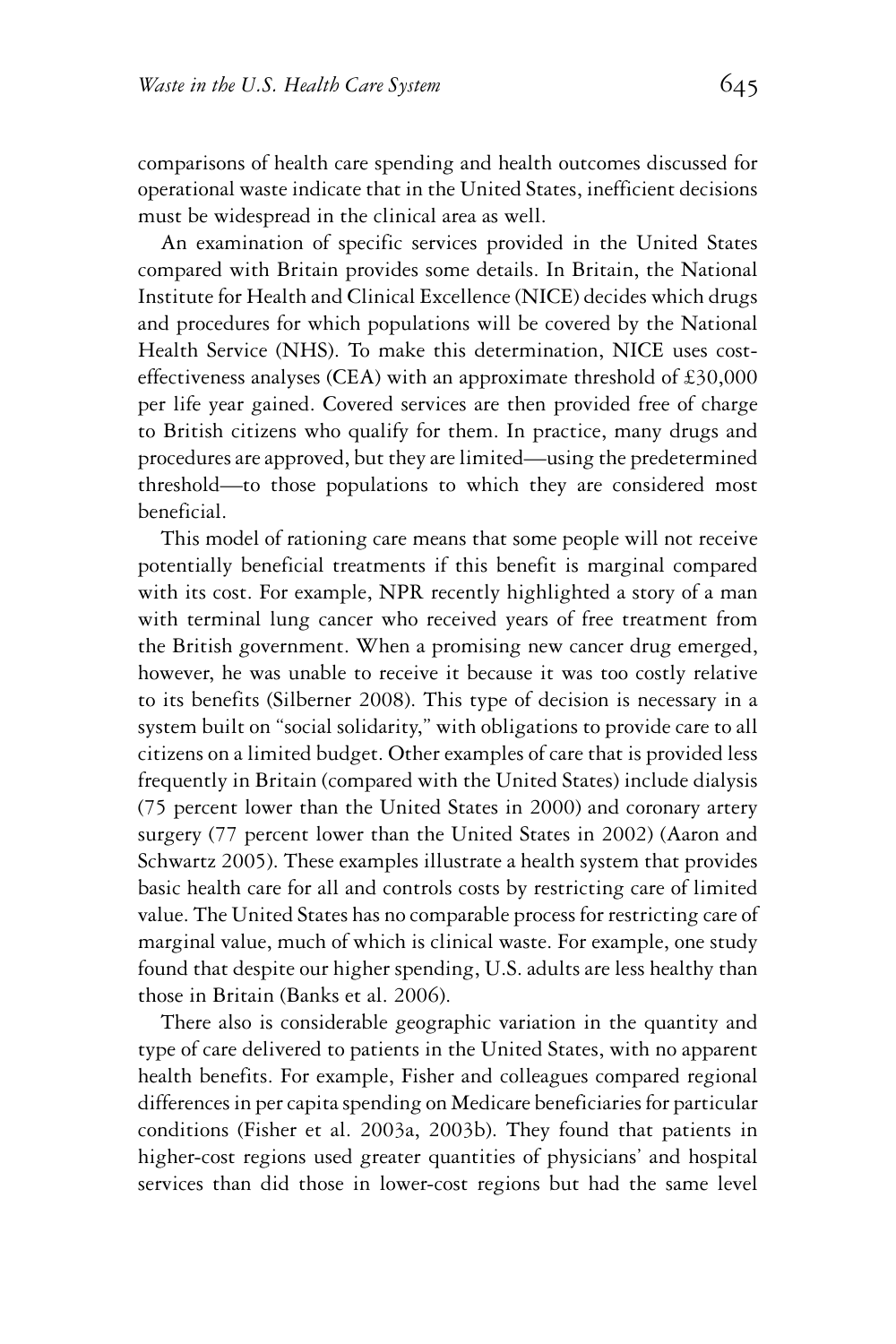of health outcomes, quality, access, and patient satisfaction. Similarly, Wennberg and colleagues' analyses of Medicare claims data for people with terminal illness showed that much higher spending and intensity of care did not always improve survival or quality of care, even at the most renowned teaching hospitals (Wennberg et al. 2004).

# *Procedure-Specific Clinical Waste*

To further illustrate and quantify specific sources of clinical waste, we calculated wasteful clinical spending as the total cost and percent of national health spending for eight "wasteful" clinical procedures (table 6), for which expected or actual annual wasted spending was at least \$1 billion (an arbitrarily chosen cutoff value). We selected the procedures from reviews of the waste, efficiency, quality-of-care, and cost-effectiveness literature; from available cost and utilization data; and through structured interviews with clinical experts. The experts were chosen in those medical fields that were indicated by the literature as potentially generating large amounts of waste (e.g., radiology, heart disease, back pain). For each procedure, we obtained estimates of cost from the literature and data analysis, and we limited these estimates to direct clinical spending, utilization, and degree of waste. We quantified waste as the total spending for each procedure, multiplied by the proportion of unnecessary procedures, minus the costs of potential alternative "efficient" procedures.

The waste arising from specific medical treatments and procedures cannot simply be reduced to their direct medical costs, because any episode must be considered in its totality. For example, asthma programs may improve health and lead to fewer "preventable" hospitalizations, but the potential savings are reduced by the costs to the system and to patients of achieving those modifications. In contrast, our estimates may underestimate clinical waste by omitting the unintended consequences of clinical services, such as the longer-term development of antibiotic resistance from overprescribing antibiotics. Also, it can be difficult to identify the "best" alternative, that is, the most efficient way to produce care across the entire clinical episode, because attempts to reduce costs in one area may increase costs elsewhere. For example, in patients presenting to a cardiac catheterization lab, angioplasty and placement of a stent without prior imaging to identify the site of the obstruction could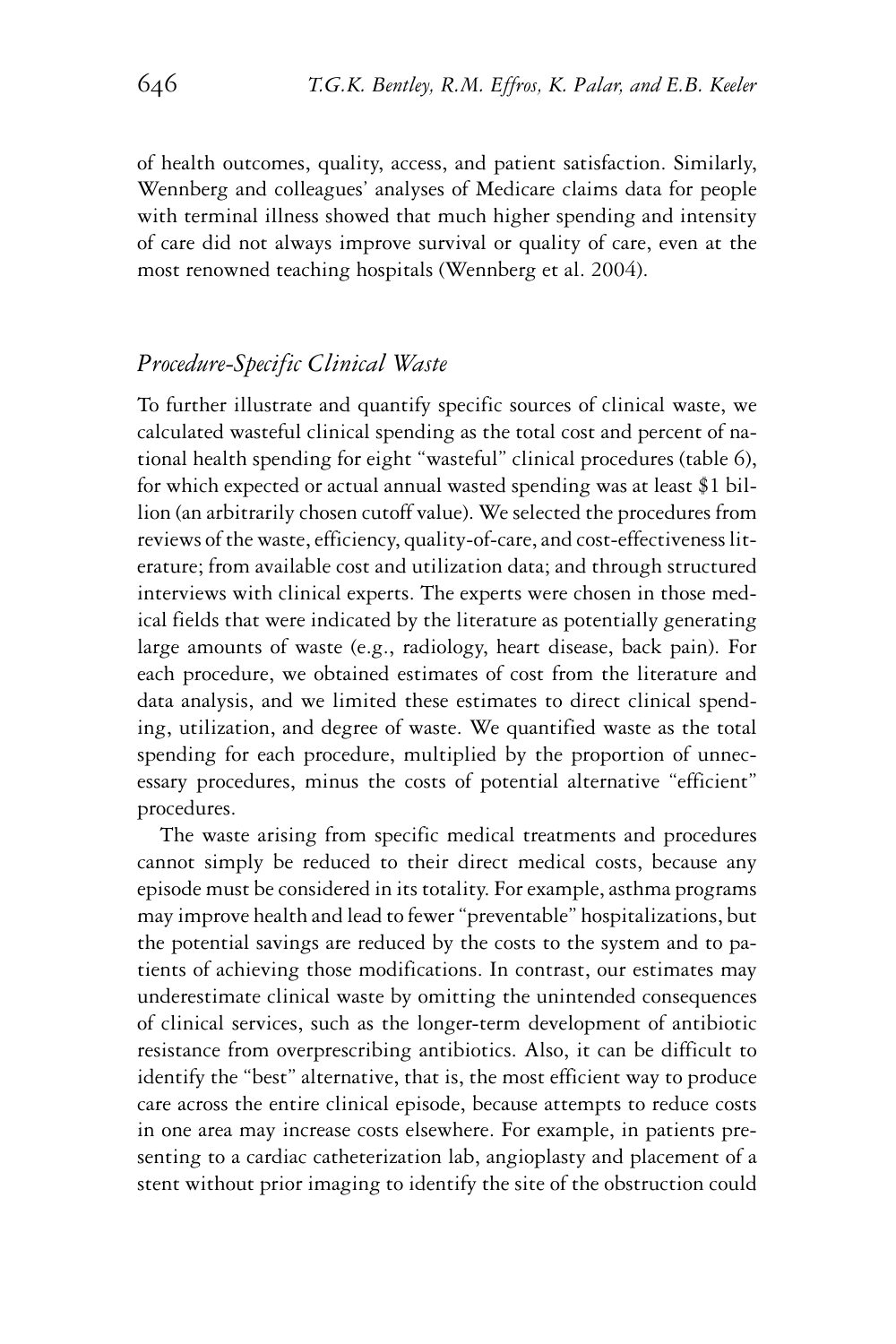|                                                                                        | Estimates of Wasted Clinical Spending in the United States |                                   |                                                                                                                                                           |
|----------------------------------------------------------------------------------------|------------------------------------------------------------|-----------------------------------|-----------------------------------------------------------------------------------------------------------------------------------------------------------|
|                                                                                        | Total Annual Dollars                                       |                                   |                                                                                                                                                           |
| Clinical Service                                                                       | $(\frac{4}{9}$ in Millions)<br>Wasted                      | % of U.S. Health<br>Care Spending | References and<br>Sources Data                                                                                                                            |
| infections and otitis media<br>Excessive antibiotic use for<br>viral upper respiratory | $$525-\$546^a$                                             | 0.03                              | Wandstrat, and Cunningham 1997;<br>Subcommittee on Management of<br>Capra et al. 2000; Gonzalez, Steiner,<br>and Sande 1997; Kaplan,<br>Acute Otitis 2004 |
| Avoidable emergency<br>department use                                                  | \$3,000 (upper bound)                                      | 0.16                              | Calculations from MEPS <sup>b</sup> 2004 data                                                                                                             |
| Avoidable hospitalizations of<br>nursing-home patients                                 | \$7,500 (upper bound)                                      | 0.4                               | Calculations from MCBS <sup>c</sup> 2003 data                                                                                                             |
| Overuse of cytology for cervical<br>cancer screening                                   | $$630 - $4,000$                                            | $0.03 - 0.21$                     | Solomon, Breen, and McNeel 2007<br>Kim, Wright, and Goldie 2002;<br>American Cancer Society 2007;                                                         |
| Inappropriate hysterectomies                                                           | \$1,119                                                    | 0.06                              | Steiner 2002; Hurskainen et al.<br>Broder et al. 2000; Farquhar and<br>2004                                                                               |
| admissions in ED triage of<br>chest-pain patients<br>Unnecessary hospital              | \$4,443                                                    | 0.23                              | Gaspoz et al. 1994; Kontos et al. 2003;<br>Society of Chest Pain Centers 2007                                                                             |
|                                                                                        |                                                            |                                   | Continued                                                                                                                                                 |

TABLE 6<br>Retimates of Wasted Clinical Spending in the United States

*Waste in the U.S. Health Care System* 647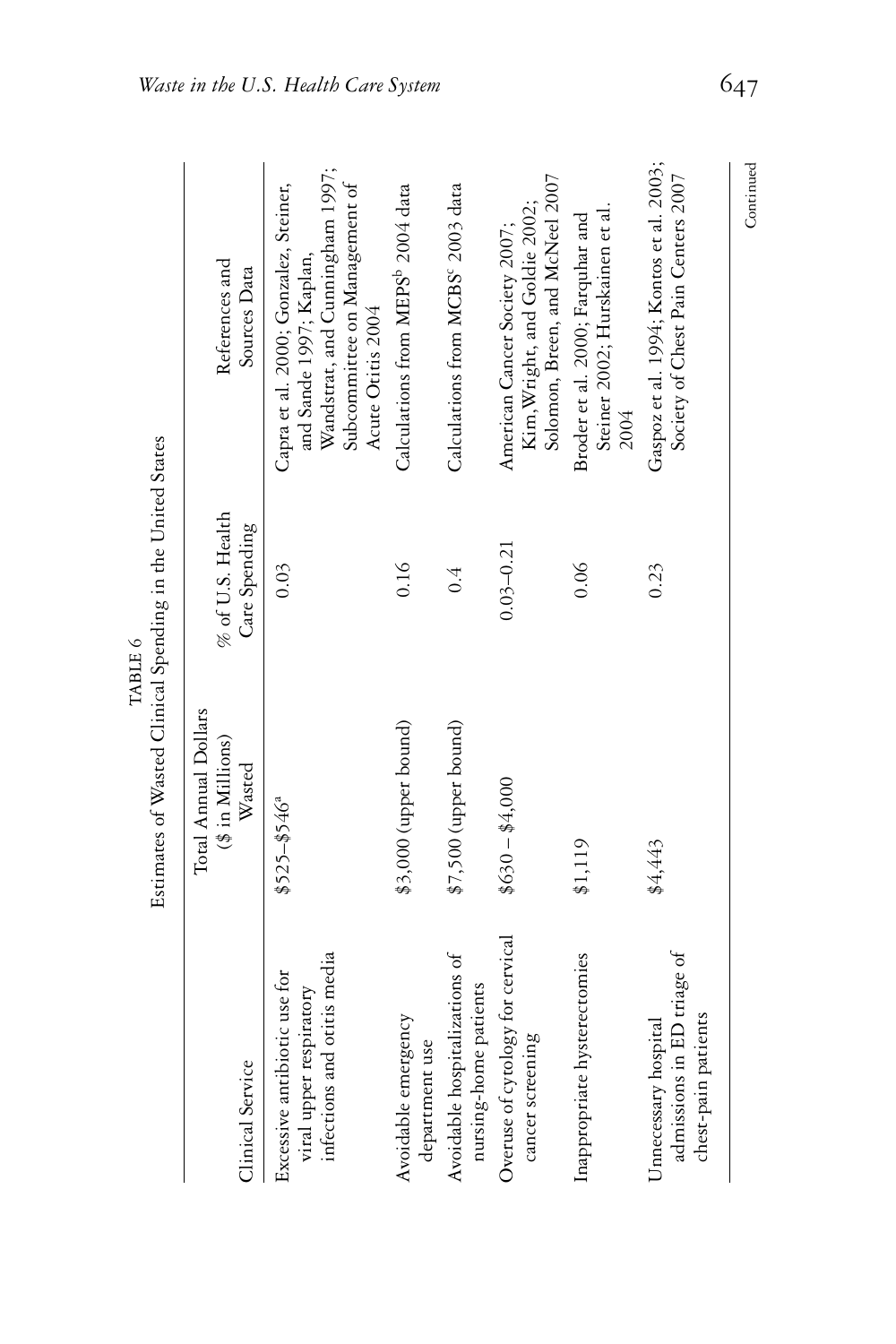| ∽      | n<br>J |
|--------|--------|
| ш      | ┑      |
| ᆜ<br>≏ |        |
| ٠      |        |
| ⊢      | □      |

| Clinical Service                                                                                                                                                              | Total Annual Dollars<br>$(\frac{4}{9}$ in Millions)<br>Wasted | % of U.S. Health<br>Care Spending | References and<br>Sources Data                                                                                                                                         |
|-------------------------------------------------------------------------------------------------------------------------------------------------------------------------------|---------------------------------------------------------------|-----------------------------------|------------------------------------------------------------------------------------------------------------------------------------------------------------------------|
| Overuse of noninvasive<br>radiologic imaging                                                                                                                                  | $$18,210-\$33,333$                                            | $0.96 - 1.75$                     | Baker 2003; Levin and Rao 2004;<br>Rothenberg and Korn 2005                                                                                                            |
| Inappropriate spinal-fusion<br>surgeries                                                                                                                                      | \$11,118                                                      | 0.59                              | Nachemson, and Mirza 2004; Grob,<br>Deyo 2007; Deyo et al. 2005; Deyo,<br>Humke, and Dvorak 1995; Katz<br>et al. 1997; Kuntz et al. 2000;<br>Malter and Weinstein 1996 |
| Total                                                                                                                                                                         | \$36,044-\$65,099                                             | $1.90 - 3.42$                     |                                                                                                                                                                        |
| bounds. Population estimates standardized to the 2006 U.S. population.<br>'MCBS (Medical Current Beneficiary Survey)<br><sup>b</sup> MEPS (Medical Expenditure Panel Survey). |                                                               |                                   | Note: "Millions of dollars and adjusted to 2006 US\$. Estimates reflect percentage of waste estimates derived from literature, and ranges indicate upper and lower     |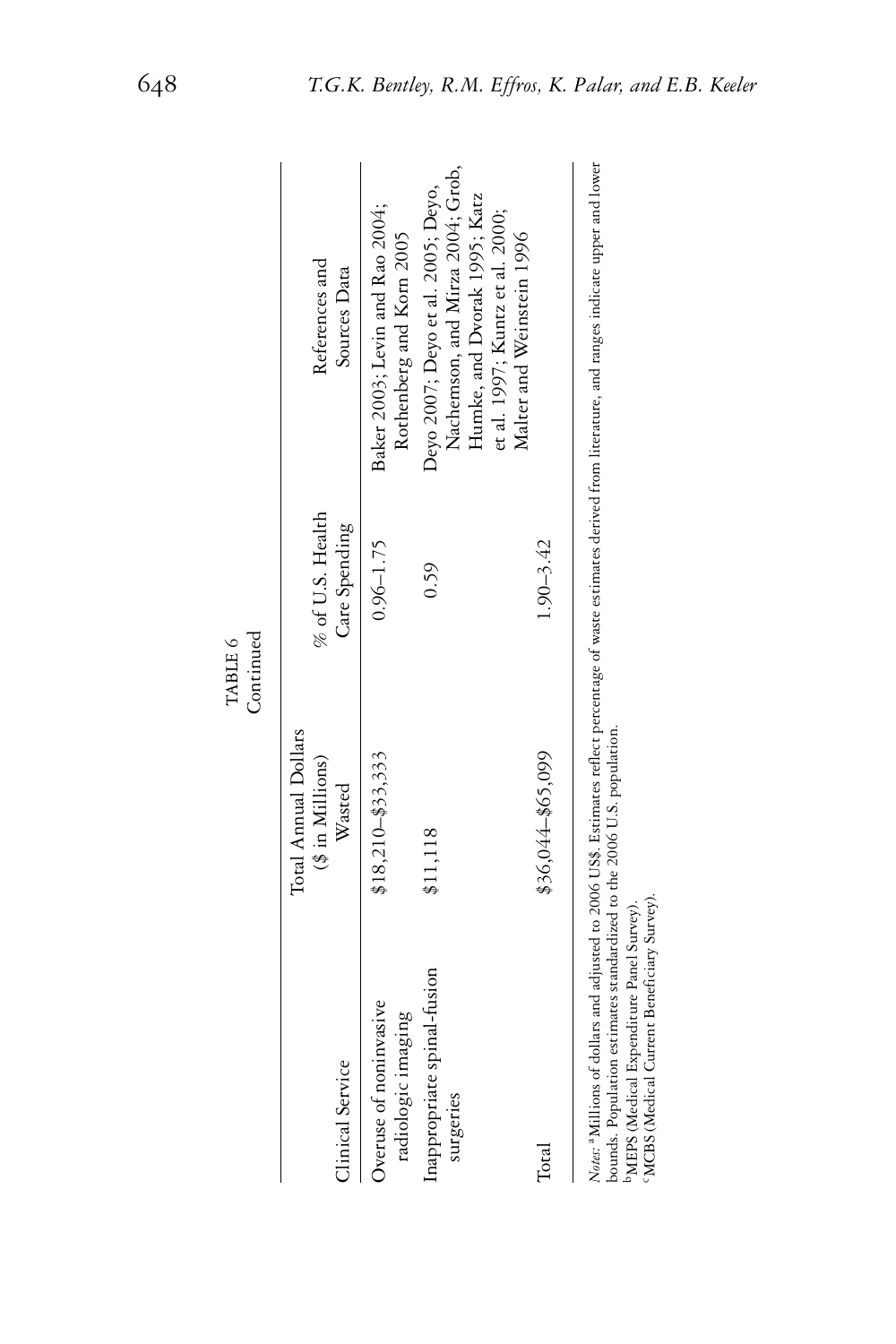be considered wasteful in that some people who do not need a stent will receive one. Nonetheless, the value of prior imaging varies among different patients, and the costs of additional stents are relatively low, so in some cases it might be less wasteful to place the stent *without* prior imaging.

The costs of the wasteful clinical procedures listed in the table add up to only 2 to 3 percent of total spending on U.S. health care. This suggests that despite the impression that 30 percent of U.S. spending may be wasteful (Sack 2008), it is difficult to identify clinical procedures that are *unambiguously* wasteful. The low total is partly due to the fact that our list is far from exhaustive, as well as our counting of only direct medical costs. In addition, quantifying the waste generated by any specific procedure is further complicated by the difficulty of identifying patients for whom a procedure is necessary, compared with those for whom it would be wasteful.

# *Challenges of Clinical Waste Reduction*

The use of medical guidelines is one possible way to reduce clinical waste. Specifically, clinical care and its costs vary dramatically across geographic regions, even after correcting for health status (Fisher et al. 2003a, 2003b; Wennberg et al. 2004). Such variation has led many researchers to propose an increased use of clinical guidelines in order to standardize care using evidence-based medicine and comparative effectiveness data. Clinical guidelines, however, have several limitations. First, because their research basis may not be able to account for many patient characteristics, they may provide appropriate guidelines for the "average" patient, as opposed to all patients. In addition, when the treatment for a given disease is uncertain, different clinicians and policymakers may arrive at different conclusions for the best treatment. Finally, while the expertise of medical specialists is invaluable in formulating clinical guidelines, these specialists may ultimately gain financially from these proposed recommendations. Clinical guidelines, therefore, may not necessarily lead to the most efficient care for patients.

In addition, the widespread adoption of clinical guidelines may contribute to the phenomenon of preventive "treatment creep," through which patients with "pre-disease" are being treated with less than clear benefit. Preventive care has a popular reputation for saving money, but decades of research show that in most cases, it does not do so (Cohen,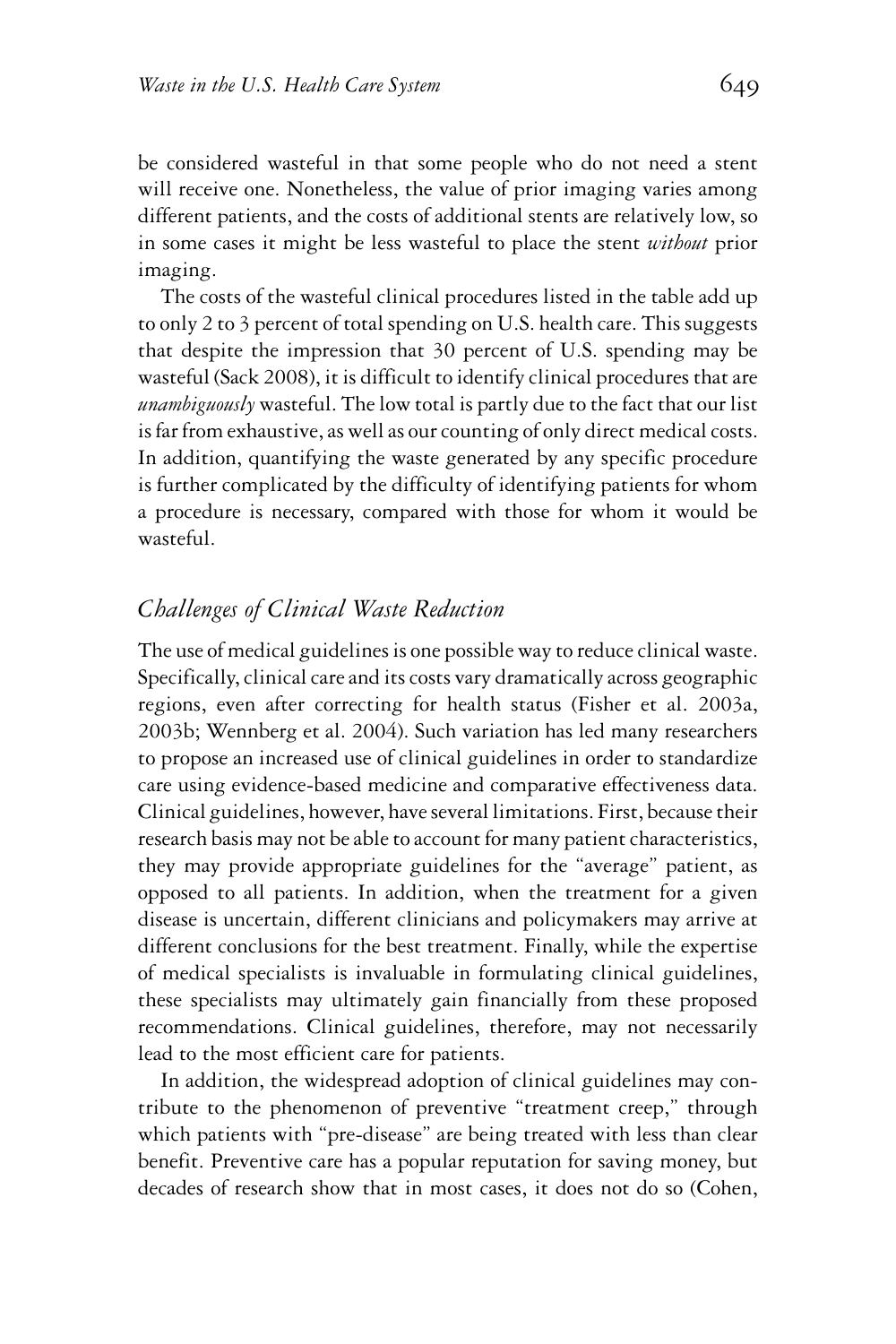Neumann, and Weinstein 2008). One example of potentially wasteful clinical guidelines are recommendations for the treatment of blood pressure levels that were previously considered normal. Kaplan and Ong estimated that changing the diagnostic threshold for hypertension from 160/95 to 140/90 systolic/diastolic mm Hg—has led to more than 13 million new cases, and incorporating the new definition of prehypertension (systolic BP of 120–139 mm Hg or a diastolic BP of 80–89 mm Hg) would include up to 60 percent of the population and 90 percent of adults aged sixty and older (Kaplan and Ong 2007).

#### Discussion: Next Steps in Reducing Waste

Waste in the U.S. health care system contributes to the high cost of medical care and deflects resources from other desirable societal goals. The purpose of this article is to define health care waste, provide a conceptual framework for its classification, and describe what is known about different types of waste and the challenges in reducing them. Our discussion has shown both the difficulty in pinpointing wasteful spending and the complex interactions among different causes. Major changes will not come until the various organizations and individuals in the health care system are given not only clear incentives to reduce waste but also the systems, knowledge, and means to do so.

Misaligned incentives in the U.S. health care system inadvertently contribute to the problem: wasteful spending often augments the income of individuals or organizations, and payment rules can distort how and what health care is delivered. To change these incentives, the United States needs a variety of reforms to promote the efficient production, administration, and provision of health care services. Policy proposals in financing or quality improvement could improve the market for health insurance and health care and thereby generate incentives for better efficiency. The interests of the powerful players who profit from the waste in the current system complicate the politics of waste reduction, and so it has proved to be remarkably difficult to achieve the major health reforms that would be needed to make such system-wide changes. For example, economists have been arguing futilely for more than thirty years about the need to limit tax exemptions for employer-provided insurance, yet this reform is minor compared with others such as proposals to provide universal insurance coverage. Despite such challenges, only a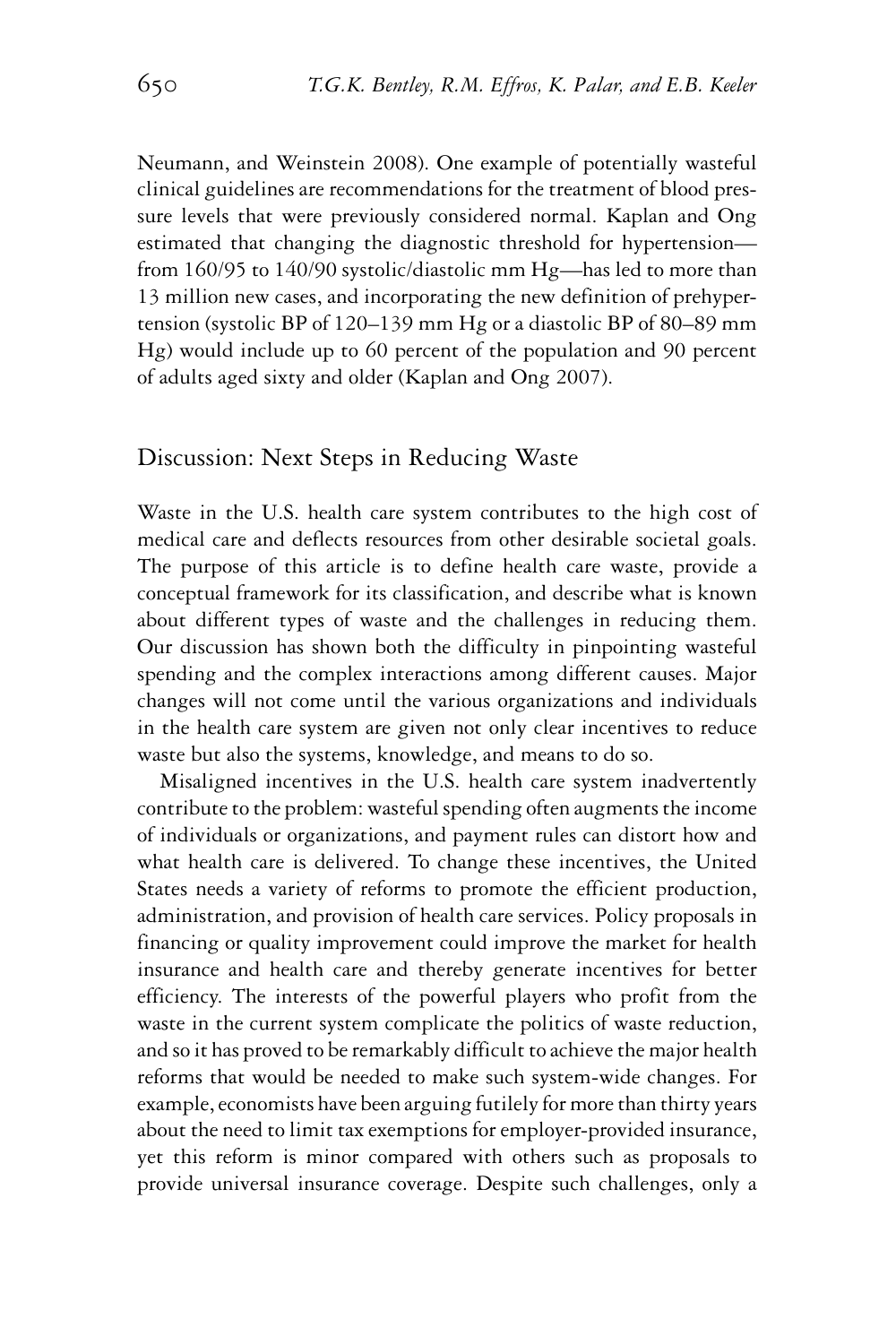system-level and integrated approach can allocate resources efficiently by aligning incentives, guidelines, and processes of care with high-quality clinical care.

Even when people have an incentive to reduce waste, they need the knowledge and tools to do so. Waste will not change unless behaviors change, and facilitating this change will require major investments in equipment and training. Successfully implementing HIT, for example, could reduce operational waste but will require significant up-front investments. Included in such implementation costs are the education, training, and work-based assessments that underlie behavior change. Providers must be taught and given practice in finding and maintaining better methods, beginning with their academic education. These training costs include not only financial expenses but also the opportunity costs of time spent training rather than providing care.

Some reforms might be aimed at lowering high U.S. health care prices. For example, government payers might pursue competitive pricing or use current or enhanced governmental buying power more aggressively to reduce the prices paid for drugs or hospital or physicians' services. Lower prices would reduce governmental expenditures on currently covered health care, freeing up resources for other goals, but could be expected to reduce drug innovation and the quality and quantity of medical personnel and services. Other countries with much lower prices than ours have produced good health outcomes and satisfaction, but it is not clear how major price reductions would play out in the American context (Reinhardt, Hussey, and Anderson 2004).

As efforts to improve efficiency and decrease waste in the U.S. health care system continue, issues related to societal goals and preferences may emerge. For example, in trying to reduce clinical waste, varying definitions of "health" can yield alternative strategies for paying for care. Health can be defined narrowly, to include only mortality and physical and mental functioning, or broadly, to include other dimensions such as personal satisfaction and quality of life. If health is very broadly defined to include beauty, sexual fulfillment, and happiness, health insurance might cover orthodontia, plastic surgery, and qualityof-life drugs. Health insurance might also cover care that substitutes for a healthy lifestyle, such as pills for high cholesterol that people can take rather than exercising and eating a healthful diet. This broad definition of health would make health care exceedingly expensive. Restricting insurance coverage to only those health services implied by a narrow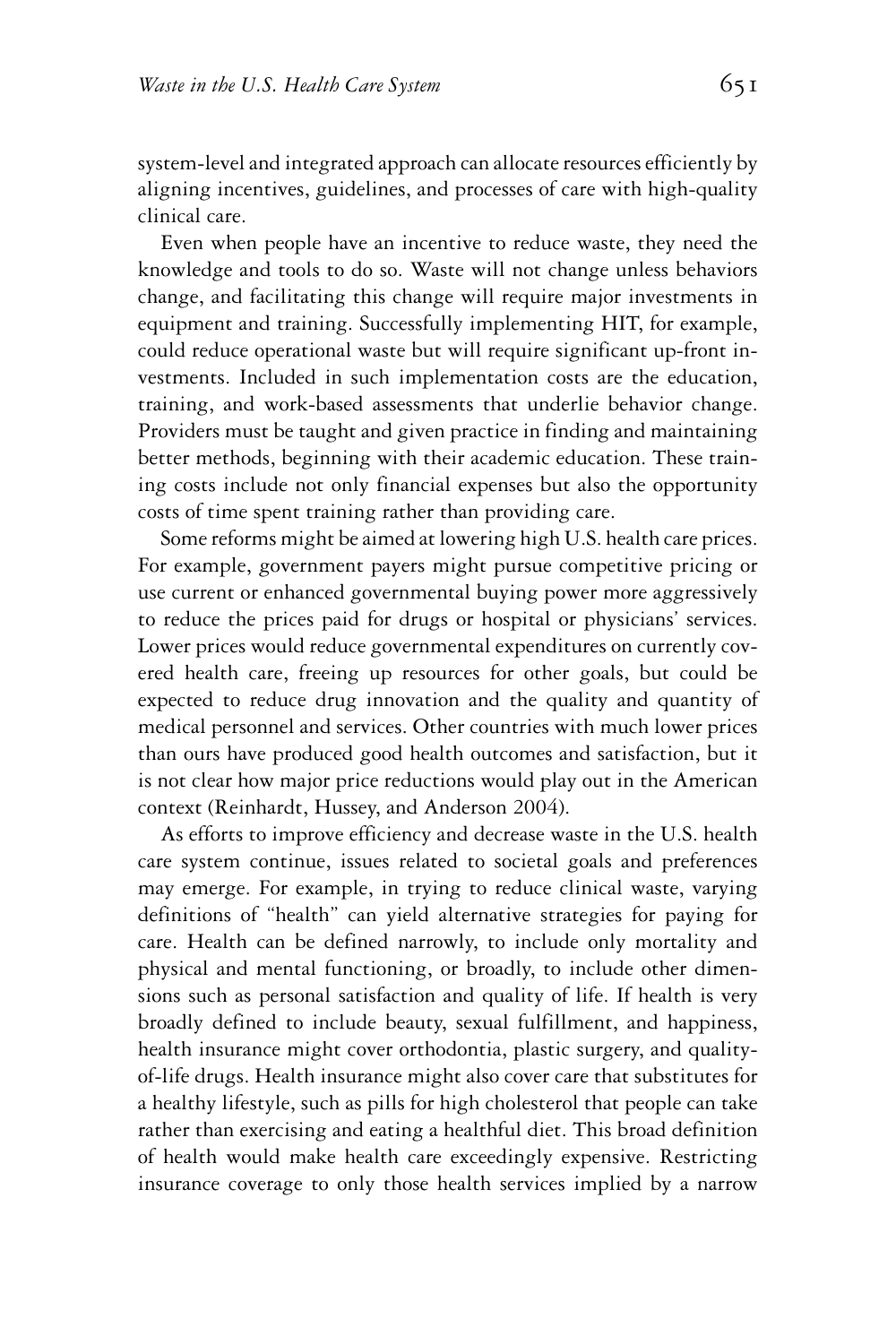definition of health would result in the decreased utilization of these other services because those individuals who desire them will have to pay their full price.

Waste reduction strategies can also facilitate the goal of social justice, whereby every individual has access to the medical care he or she needs and adequate insurance coverage to make it affordable. To ensure universal coverage with limited resources, we as consumers and providers of care must decide what basic package of medical care should be available to every individual. Any feasible plan to provide universal yet affordable coverage must be based on a narrow definition of health and incorporate the full range of other waste reduction strategies.

Given limited health care resources, cost-effectiveness analysis (CEA) can be a useful tool in allocating resources in order to get the most value for the money spent. As yet, there has been considerable resistance to the explicit consideration of cost and value to inform health care–spending decisions in the United States because such analyses can be interpreted as leading to the rationing of care (Neumann 2004; Neumann, Rosen, and Weinstein 2005). Nonetheless, many consider the use of CEA to be part of a comprehensive strategy to reduce wasteful spending at many levels.

Still, there may be instances in which other societal goals override basic CEA considerations of cost and value. For example, as a society, we may prefer to provide care to the sickest, most vulnerable patients, even though our money could buy greater improvements in life span or quality of life if used for another purpose (Nord 1999). Consideration of goals in such situations can help reduce waste. For example, we may decide that our goal in terminal care is to provide a caring and comfortable end to life. This goal does not require the provision of all care that might extend life; we need to recognize when care is futile or unsupported by evidence and that giving such care is not only wasteful but unethical as well.

The Institute of Medicine's Quality Chasm report found enormous amounts of waste in the U.S. health care system but also noted that the system has many other problems besides wasted resources (Institute of Medicine 2001). For example, one study found that American adults receive 55 percent of recommended care (McGlynn et al. 2003). The cost and health benefits of policies to address both this underuse of recommended care and quality of care generally remain unknown, but they undoubtedly will also affect waste. Policy proposals such as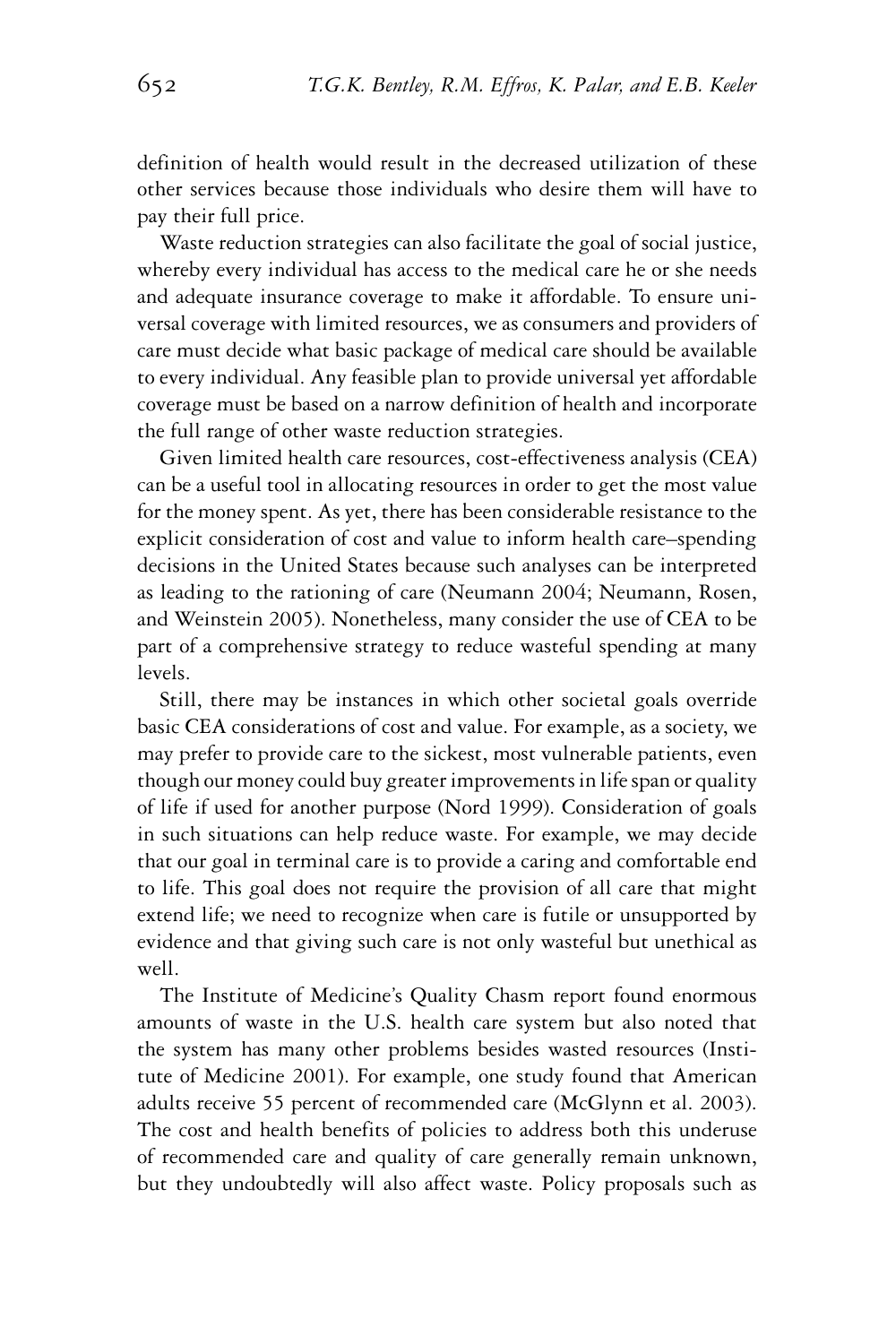developing national goals for quality improvement and implementing a system of quality measurement, quality reporting, and evidencebased clinical decision-making could improve the market for health insurance and health care and thereby generate incentives for better efficiency.

#### References

- Aaron, H.J. 2003. The Costs of Health Care Administration in the United States and Canada— Questionable Answers to a Questionable Question. *New England Journal of Medicine* 349:801–3.
- Aaron, H.J., and W.B. Schwartz. 2005. *Can We Say No? The Challenge of Rationing Health Care.* Washington, D.C.: Brookings Institution Press.
- American Cancer Society. 2007. *American Cancer Society Guidelines for the Early Detection of Cancer*. American Cancer Society. Available at http://www.cancer.org/docroot/PED/content/PED\_2\_3X\_ACS\_ Cancer\_Detection\_Guidelines\_36.asp (accessed September 11, 2008).
- Anderson, G.F., U.E. Reinhardt, P.S. Hussey, and V. Etrosyan. 2003. It's the Prices Stupid: Why the United States Is So Different from Other Countries. *Health Affairs* 22:89–104.
- Baker, S.R. 2003. Abdominal CT Screening: Inflated Promises, Serious Concerns. *American Journal of Roentgenology* 180(1):27–30.
- Banks, J., M. Marmot, Z. Oldfield, and J.P. Smith. 2006. Disease and Disadvantage in the United States and in England. *Journal of the American Medical Association* 295:2037–45.
- Bond, C., C. Raehl, and T. Franke. 2001. Medication Errors in United States Hospitals. *Pharmacotherapy* 21:1023–36.
- Broder, M.S., D.E. Kanouse, B.S. Mittman, and S.J. Bernstein. 2000. The Appropriateness of Recommendations for Hysterectomy. *Obstetrics and Gynecology* 95:199–205.
- Bush, R.W. 2007. Reducing Waste in US Healthcare Systems. *Journal of the American Medical Association* 297(8):871–74.
- Caitlin, A, C. Cowan, S. Heffler, B. Washington, and the National Health Expenditures Accounts Team. 2007. National Health Spending in 2005: The Slowdown Continues. *Health Affairs* 26(1):142– 53.
- Capra, A.M., T.A. Lieu, S.B. Black, H.R. Shinefield, K.E. Martin, and J.O. Klein. 2000. Costs of Otitis Media in a Managed Care Population. *Pediatric Infectious Disease Journal* 19:354–55.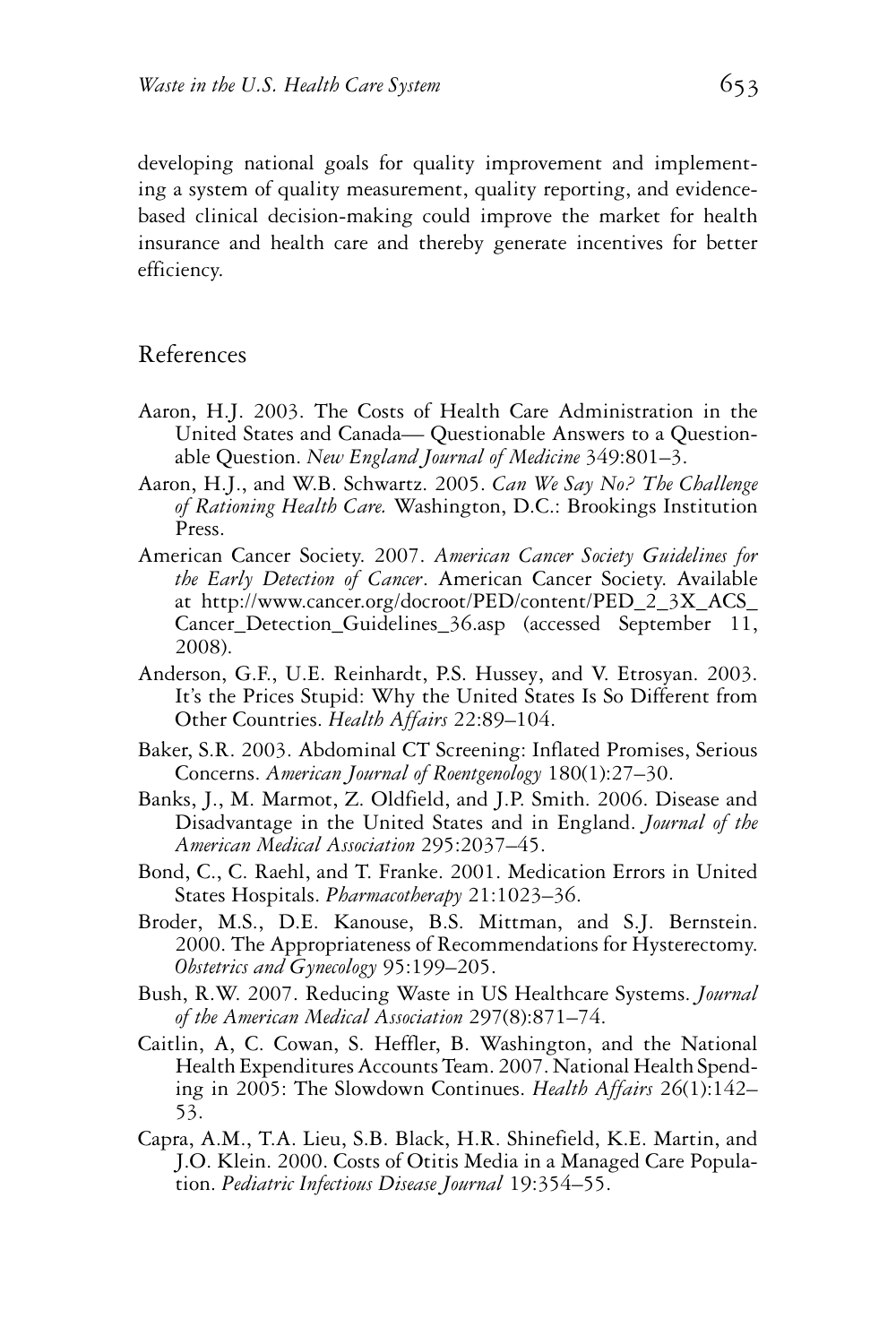- Cohen, J.T., P.J. Neumann, and M.C. Weinstein. 2008. Does Preventive Care Save Money? Health Economics and the Presidential Candidates. *New England Journal of Medicine* 358:661–63.
- Commonwealth Fund. 2008. *Why Not the Best? Results from the National Scorecard on U.S. Health System Performance, 2008*. Commonwealth Fund Commission on a High Performance Health System. Available at http://www.commonwealthfund .org/usr\_doc/Why\_Not\_the\_Best\_national\_scorecard\_2008.pdf? section=4039 (accessed September 11, 2008).
- Davis, K., C. Schoen, S. Guterman, T. Shih, S.C. Schoenbaum, and I. Weinbaum. 2007. *Slowing the Growth of US Health Care Expenditures: What Are the Options?* Commonwealth Fund, January.
- DeNavas-Walt, C., B.D. Proctor, J.C. Smith, and U.S. Census Bureau. 2008. *Income, Poverty, and Health Insurance Coverage in the United States: 2007*. Current Population Reports, P60-235. Washington, D.C.: U.S. Government Printing Office.
- Deyo, R.A. 2007. Back Surgery—Who Needs It? *New England Journal of Medicine* 356:2239–43.
- Deyo, R.A., D.T. Gray, W. Kreuter, S. Mirza, and B.I. Martin. 2005. United States Trends in Lumbar Fusion Surgery for Degenerative Conditions. *Spine*, June 15, 1441–45.
- Deyo, R.A., A. Nachemson, and S.K. Mirza. 2004. Spinal-Fusion Surgery—The Case for Restraint. *New England Journal of Medicine*, February 12, 722–26.
- Fairbrother, G., M.J. Dutton, D. Bachrach, K. Newell, P. Boozang, and R. Cooper. 2004. Costs of Enrolling Children in Medicaid and SCHIP. *Health Affairs* 23(1):237–43.
- Farquhar, C.M., and C.A. Steiner. 2002. Hysterectomy Rates in the United States 1990–1997. *Obstetrics and Gynecology*, February, 229– 34.
- Fisher, E.S., D.E. Wennberg, T.A. Stukel, D.J. Gottlieb, F.L. Lucas, and E.L. Pinder. 2003a. The Implications of Regional Variations in Medicare Spending. Part 1: The Content, Quality, and Accessibility of Care. *Annals of Internal Medicine*, February 18, 273–87.
- Fisher, E.S., D.E. Wennberg, T.A. Stukel, D.J. Gottlieb, F.L. Lucas, and E.L. Pinder. 2003b. The Implications of Regional Variations in Medicare Spending. Part 2: Health Outcomes and Satisfaction with Care. *Annals of Internal Medicine*, February 18, 288–98.
- Gaspoz, J.M., T.H. Lee, M.C. Weinstein, E.F. Cook, P. Goldman, A.L. Komaroff, and L. Goldman. 1994. Cost-Effectiveness of a New Short-Stay Unit to "Rule Out" Acute Myocardial Infarction in Low Risk Patients. *Journal of the American College of Cardiology* 24:1249– 59.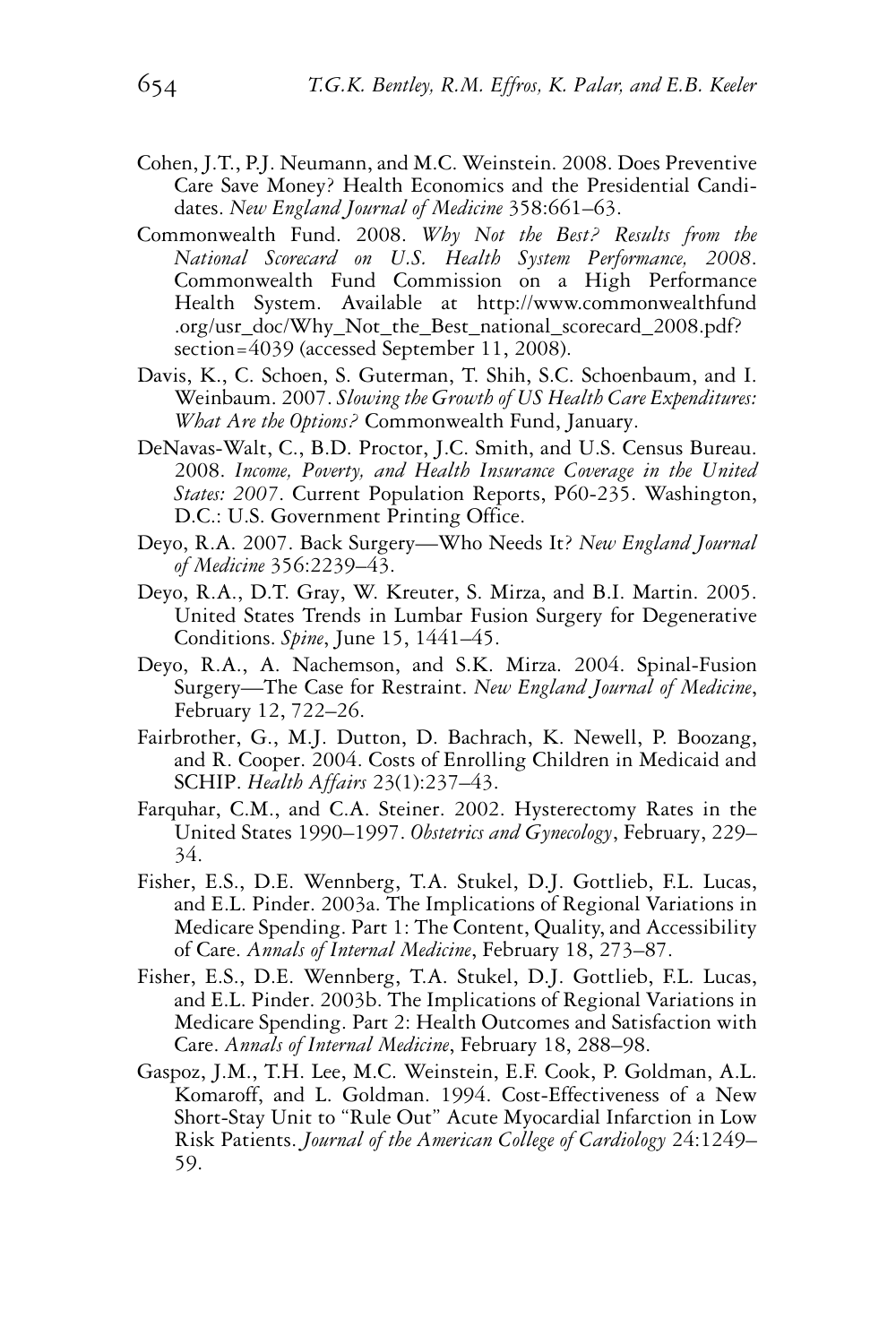- General Accounting Office (GAO). 1992. *Canadian Health Insurance: Estimating the Costs and Savings for the United States*. Report GAO/HRD-92–93. April.
- General Accounting Office (GAO). 1994. *Health Care Reform: Proposals Have Potential to Reduce Administrative Costs*. May.
- Girosi, F., R. Meili, and R. Scoville. 2005. *Extrapolating Evidence of Health Information Technology Savings and Costs*. Santa Monica, Calif.: RAND Corporation.
- Gonzales, R., J.F. Steiner, and M.A. Sande. 1997. Antibiotic Prescribing for Adults with Colds, Upper Respiratory Tract Infections, and Bronchitis by Ambulatory Care Physicians. *Journal of the American Medical Association*, September 17, 901–4.
- Grob, D., T. Humke, and J. Dvorak. 1995. Degenerative Lumbar Spinal Stenosis. Decompression with and without Arthrodesis. *Journal of Bone and Joint Surgery, American Edition*, July, 1036–41.
- Hanoch, Y., and T. Rice. 2006. Can Limiting Choice Increase Social Welfare? The Elderly and Health Insurance. *The Milbank Quarterly* 84:37–73.
- Hillestad, R., J. Bigelow, A. Bower, F. Girosi, R. Meili, R. Scoville, and R. Taylor. 2005. Can Electronic Medical Record Systems Transform Healthcare? Potential Health Benefits, Savings, and Costs. *Health Affairs*, September/October, 1103–17.
- Hurskainen, R., J. Teperi, P. Rissanen, A. Aalto, S. Grenman, A. Kivela, E. Kujansuu, S. Vuorma, M. Yliskoski, and J. Paavonen. 2004. Clinical Outcomes and Costs with the Levonorgestrel-Releasing Intrauterine System or Hysterectomy for Treatment of Menorrhagia: Randomized Trial 5-Year Follow-Up. *Journal of the American Medical Association*, March 24, 1456–63.
- Hussey, P.S., G.F. Anderson, R. Osborn, C. Feek, V. McLaughlin, J. Millar, and A. Epstein. 2004. How Does the Quality of Care Compare in Five Countries? *Health Affairs* 23:89–99.
- Institute of Medicine, Committee on Quality of Health Care in America. 1999. *To Err Is Human: Building a Safer Health System*. Washington, D.C.: National Academies Press.
- Institute of Medicine, Committee on Quality of Health Care in America. 2001. *Crossing the Quality Chasm*. Washington, D.C.: National Academies Press.
- Johnson, W.G., T.A. Brennan, J.P. Newhouse, L.L. Leape, A.G. Lawthers, H.H. Hiatt, and P.C. Weiler. 1992. The Economic Consequences of Medical Injuries. Implications for a No-Fault Insurance Plan. *Journal of the American Medical Association*, May 13, 2487–92.
- Kahn, J.G., R. Kronick, M. Kreger, and D.N. Gans. 2005. The Cost of Health Insurance Administration in California: Estimates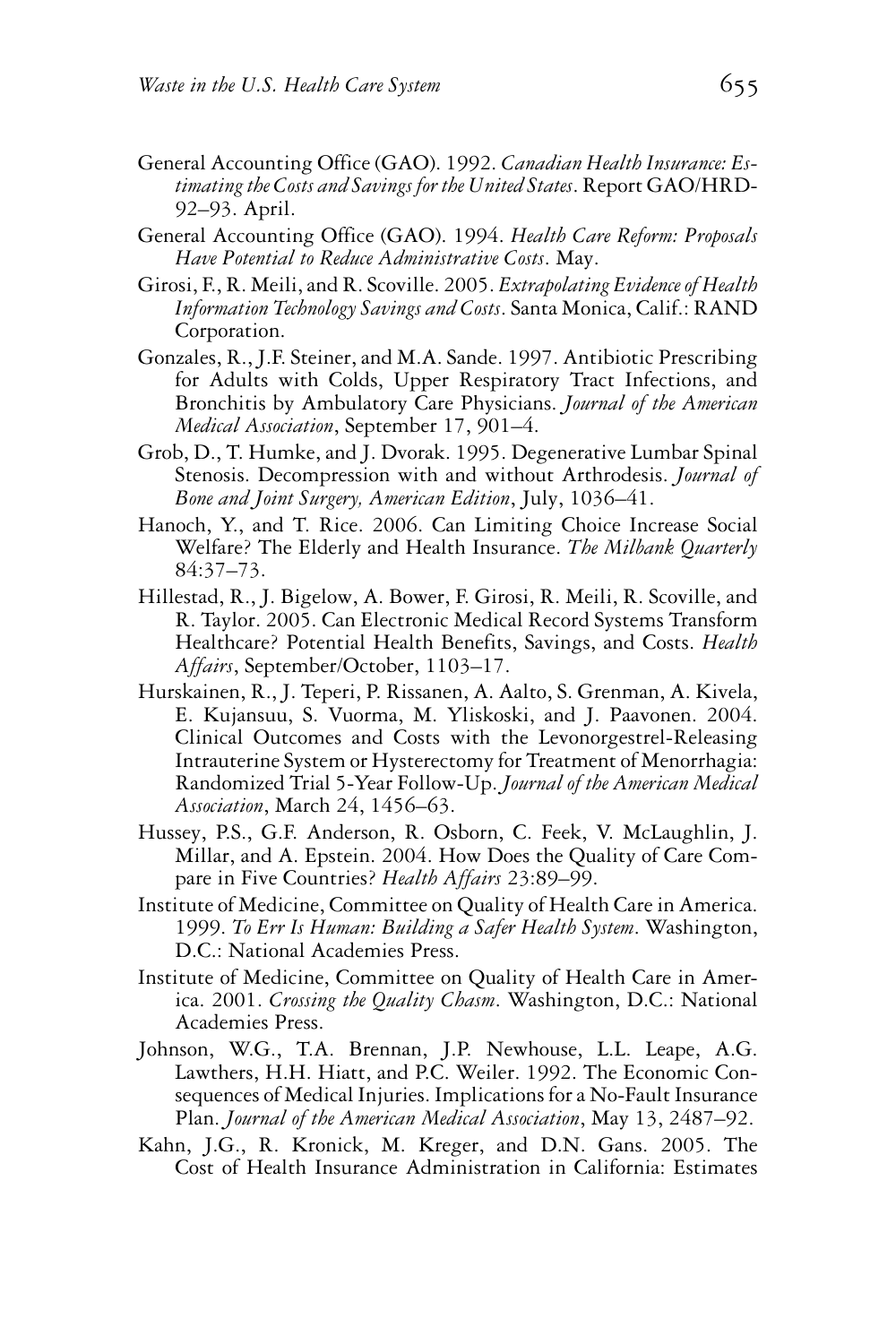for Insurers, Physicians and Hospitals. *Health Affairs* 24:1629– 39.

- Kaiser Family Foundation. 2007. *Medicare Spending and Financing Fact Sheet*. June. Available at http://kff.org/medicare/7305.cfm (accessed September 21, 2007).
- Kaplan, B., T.L. Wandstrat, and J.R. Cunningham. 1997. Overall Cost in the Treatment of Otitis Media. *Pediatric Infectious Disease Journal* 16:S9–S11.
- Kaplan, R., and M. Ong. 2007. Rationale and Public Health Implications of Changing CHD Risk Factor Definitions. *Annual Review of Public Health* 28:321–44.
- Katz, J.N., S.J. Lipson, R.A. Lew, L.J. Grobler, J.N. Weinstein, G.W. Brick, A.H. Fossel, and M.H. Liang. 1997. Lumbar Laminectomy Alone or with Instrumented or Noninstrumented Arthrodesis in Degenerative Lumbar Spinal Stenosis. Patient Selection, Costs, and Surgical Outcomes. *Spine*, May 15, 1123–31.
- Kim, J.J., T.C. Wright, and S.J. Goldie. 2002. Cost-Effectiveness of Alternative Triage Strategies for Atypical Squamous Cells of Undetermined Significance. *Journal of the American Medical Association* 287(18):2382–90.
- Kondro, W. 2004. Canadian Report Quantifies Costs of Medical Errors. *The Lancet* 363(9426):2059.
- Kontos, M.C., K.L. Schmidt, M. McCue, L.F. Rossiter, M. Jurgensen, C.S. Nicholson, R.L. Jesse, J.P. Ornato, and J.L. Tatum. 2003. A Comprehensive Strategy for the Evaluation and Triage of the Chest Pain Patient: A Cost Comparison Study.*Journal of Nuclear Cardiology* 10(3):284–90.
- Kuntz, K.M., R.K. Snider, J.N. Weinstein, M.H. Pope, and J.N. Katz. 2000. Cost-Effectiveness of Fusion with and without Instrumentation for Patients with Degenerative Spondylolisthesis and Spinal Stenosis. *Spine*, May 1, 1132–39.
- Levin, D., and V. Rao. 2004. Turf Wars in Radiology: The Overutilization of Imaging Resulting from Self-Referral. *Journal of the American College of Radiology* 1:169–72.
- Malter, A.D., and J. Weinstein. 1996. Cost-Effectiveness of Lumbar Discectomy. *Spine*, December 15 21(24 suppl.):69S–74S.
- Matthews, M. 2006. *Medicare's Hidden Administrative Costs: A Comparison of Medicare and the Private Sector*. Alexandria, Va.: Council for Affordable Health Insurance, January 10.
- McGlynn, E.A., S.M. Asch, J. Adams, J. Keesey, J. Hicks, A. DeCristofaro, and E.A. Kerr. 2003. The Quality of Health Care Delivered to Adults in the United States. *New England Journal of Medicine*, June 26, 2635–45.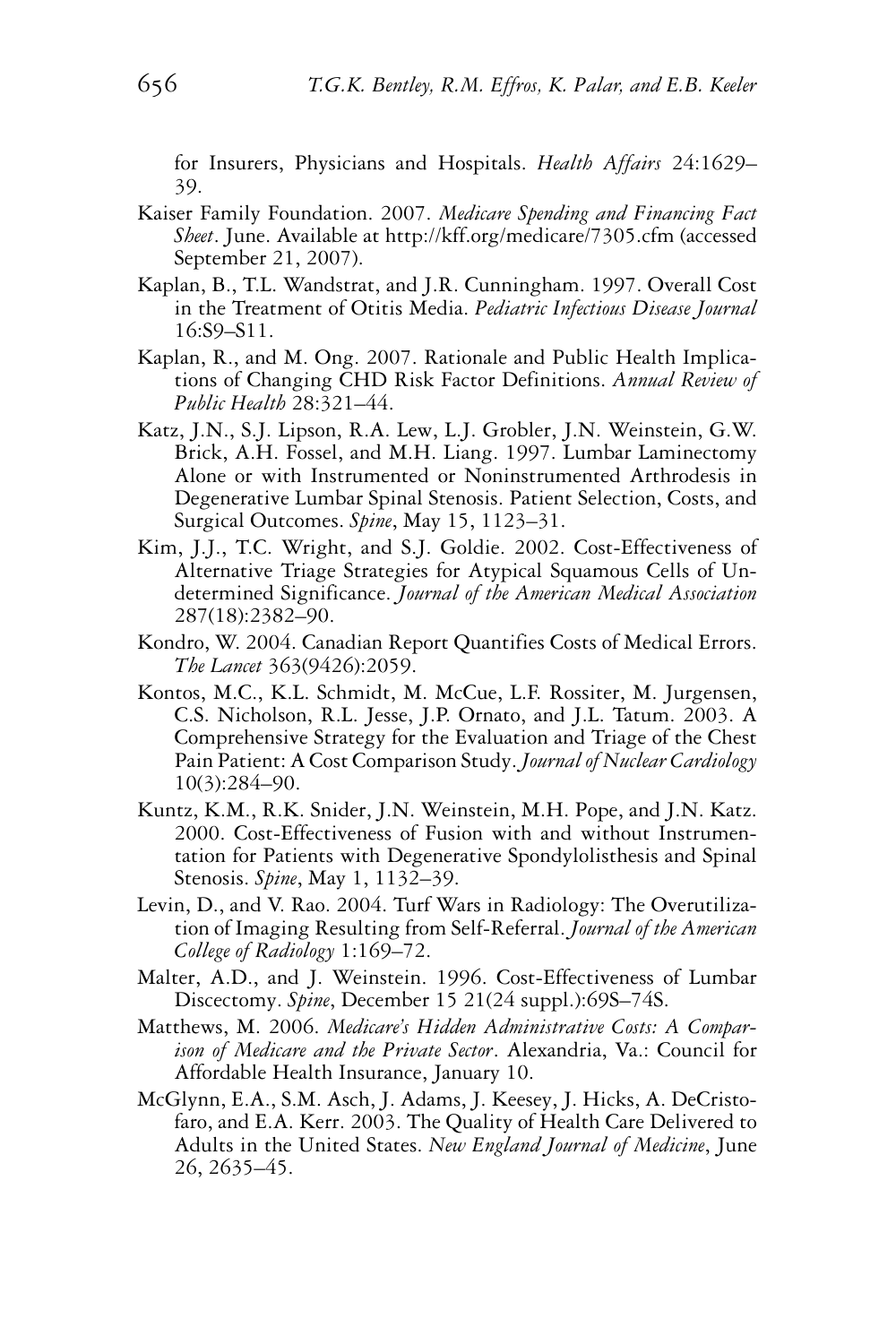- McKay, N.L., and C.H. Lemak. 2006. Analyzing Administrative Costs in Hospitals. *Health Care Management Review* 31:347–54.
- McKinsey Global Institute. 2007. *Accounting for the Cost of Health Care in the United States*. Available at http://www.mckinsey .com/mgi/rp/healthcare/accounting\_cost\_healthcare.asp (accessed September 11, 2008).
- Medical Group Management Association. 2005. *Position Paper: Administrative Simplification for Medical Group Practices.* June. Available at http://www.mgma.com/workarea/showcontent.aspx?id=800 (accessed September 11, 2008).
- Merlis, M. 2005. *Fundamental of Underwriting in the Nongroup Health Insurance Market: Access to Coverage and Options for Reform*. Background Paper, National Health Policy Forum. Available at www.nhpf.org/pdfs\_bp/BP\_Underwriting\_04-13-05.pdf (accessed September 11, 2008).
- NCVHS Subcommittee on Standards and Security. 2005. *Hearings— Transcript of Meeting, U.S. Department of Health and Human Services, National Committee on Vital and Health Statistics, Subcommittee on Standards and Security*. April 6.
- Neumann, P.J. 2004. Why Don't Americans Use Cost-Effectiveness Analysis? *American Journal of Managed Care*, May, 308–12.
- Neumann, P.J., A.B. Rosen, and M.C. Weinstein. 2005. Medicare and Cost-Effectiveness Analysis. *New England Journal of Medicine*, October 6, 1516–22.
- Nolte, E., and C.M. McKee. 2008. Measuring the Health of Nations: Updating an Earlier Analysis. *Health Affairs* 27(1):58–71.
- Nord, E. 1999. *Cost-Value Analysis in Health Care*. Cambridge: Cambridge University Press.
- Office of Technology Assessment. 1994. *International Comparisons of Administrative Costs in Health Care*. Report BP-H-135. Washington, D.C.: U.S. Government Printing Office, September.
- Organisation for Economic Co-operation and Development (OECD). 2008. OECD Health Data 2008. June. Available at http://www.oecd.org/document/16/0,3343,en\_2649\_34631\_ 2085200\_1\_1\_1\_1,00.html (accessed September 11, 2008).
- Orszag, P.R., and P. Ellis. 2007a. Addressing Rising Health Care Costs: A View from the Congressional Budget Office. *New England Journal of Medicine* 357(18):1885–86.
- Orszag, P.R., and P. Ellis. 2007b. The Challenge of Health Care Costs: A View from the Congressional Budget Office. *New England Journal of Medicine* 357:1793–95.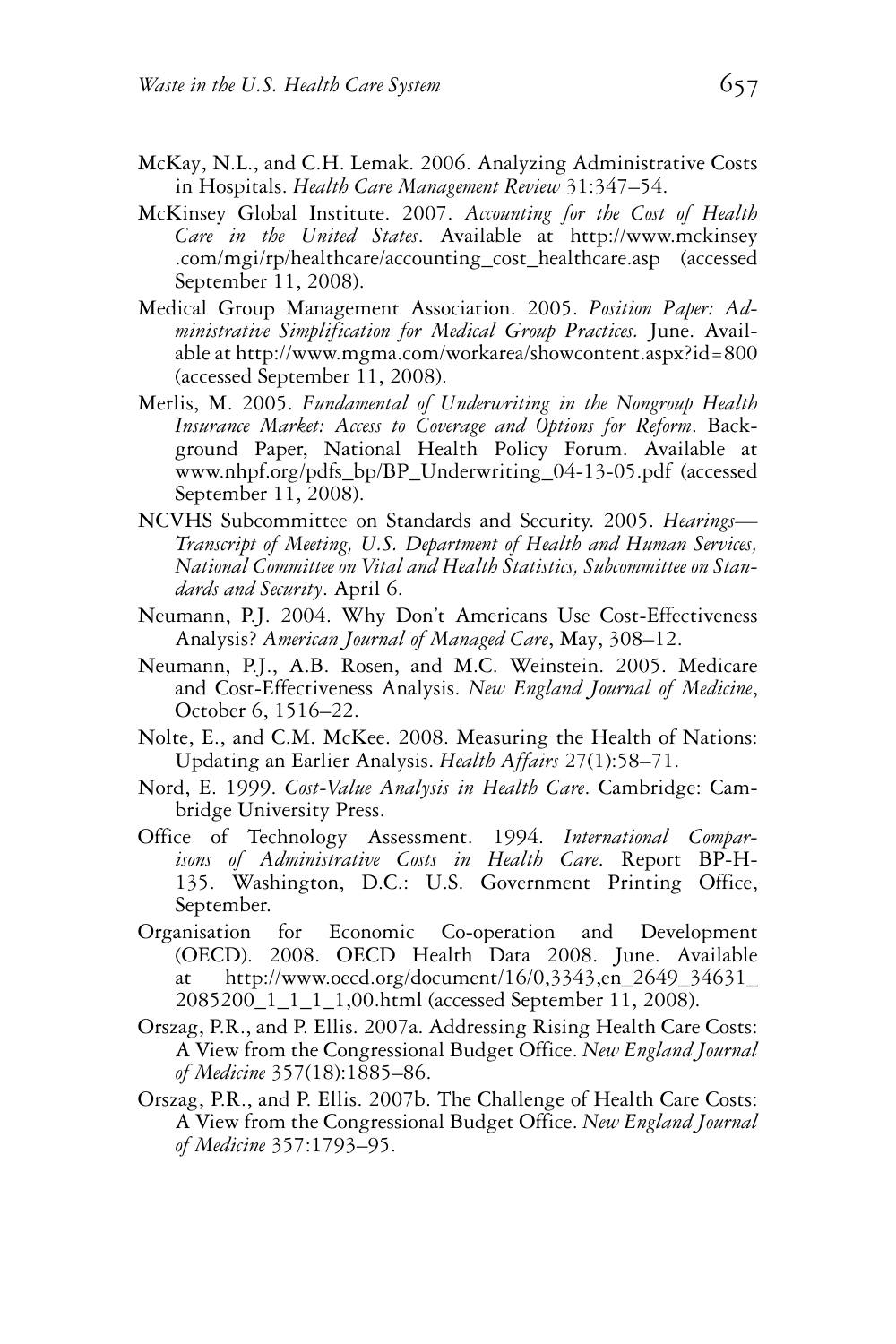- Pauly, M.V. 1969. A Measure of the Welfare Cost of Health Insurance. *Health Services Research* 4(4):281–92.
- Pauly, M.V., and L.M. Nichols. 2002. The Nongroup Health Insurance Market: Short on Facts, Long on Opinions and Policy Disputes. *Health Affairs* Web Exclusive:w325–44.
- Pham, H.H., P.B. Ginsburg, K. McKenzie, and A. Milstein. 2007. Redesigning Care Delivery in Response to a High-Performance Network: The Virginia Mason Medical Center. *Health Affairs*, July 10, Web Exclusive:w532–44.
- Reinhardt, U.E., P.S. Hussey, and G.F. Anderson. 2004. US Health Care Spending in an International Context. *Health Affairs* 23:10–23.
- Rice, T, J. Gabel, L. Levitt, and S. Hawkins. 2002. Workers and Their Health Plans: Free to Choose? *Health Affairs* 21:182–87.
- Rothenberg, B., and A. Korn. 2005. The Opportunities and Challenges Posed by the Rapid Growth of Radiologic Imaging. *Journal of the American College of Radiology* 2:407–10.
- Sack, K. 2008. Health Plan from Obama Spurs Debate. *New York Times*, July 23.
- Schoenbaum, S.C. 2006. Keys to a High-Performance Health System for the United States. *Healthcare Financial Management*, July, 60–64, 66.
- Sheils, J.F., G.J. Young, and R.J. Rubin. 1992. O Canada: Do We Expect Too Much from Its Health System? *Health Affairs*, spring, 8–20.
- Silberner, J. 2008. Britain Weighs Social Cost of "Wonder" Drugs. *All Things Considered*, July 23. Available at http://www.npr.org/ templates/story/story.php?storyId=91996282 (accessed September 11, 2008).
- Society of Chest Pain Centers. 2007. *About the Society of Chest Pain Centers*. Available at http://www.scpcp.org/about/index.html (accessed September 11, 2008).
- Solomon, D., N. Breen, and T. McNeel. 2007. Cervical Cancer Screening Rates in the United States and the Potential Impact of Implementation of Screening Guidelines. *CA: A Cancer Journal for Clinicians* 57:105–11.
- Subcommittee on Management of Acute Otitis. 2004. Diagnosis and Management of Acute Otitis Media. *Pediatrics* 113:1451–65.
- Taylor, R., A. Bower, F. Girosi, J. Bigelow, K. Fonkych, and R. Hillestad. 2005. Promoting Health Information Technology: Is There a Case for More-Aggressive Government Action? *Health Affairs* 24(5):1234–45.
- Terry, K. 2004. Not Getting Paid? Blame HIPAA. *Medical Economics*, June 4, 29, 32–33, 37.